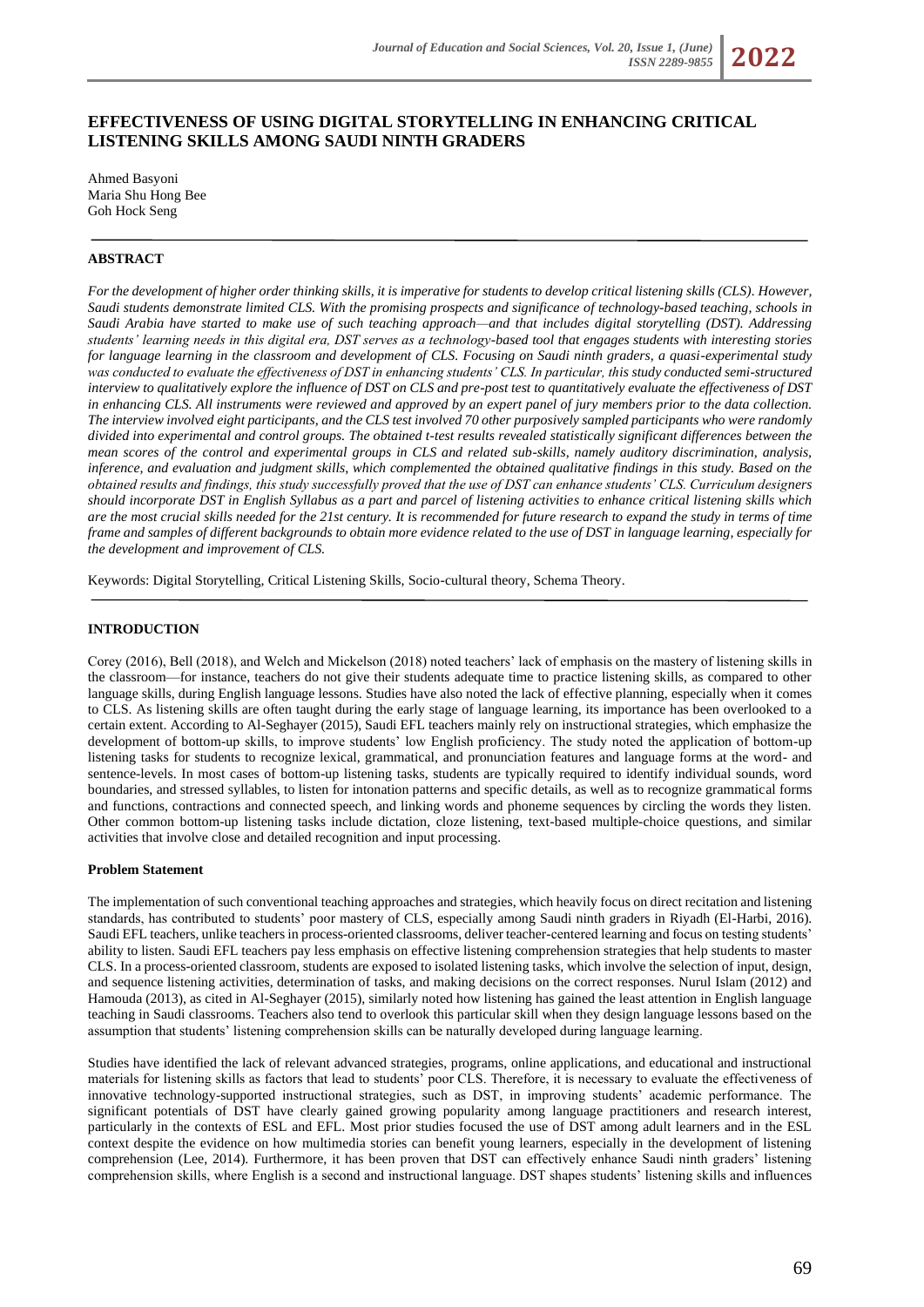

The researcher of the current study is also a teacher and has been teaching using the American curriculum at Madinat Al-Oloum International School (MOIS), an international school located in Riyadh, Saudi Arabia, since 2014. The issues and challenges encountered by students during listening lessons prompted the researcher to conduct the current study to explore the effectiveness of DST in improving students' CLS. Furthermore, at the point of this study, the online search engine (e.g., Google Scholar) revealed no existing studies on the effectiveness of DST in improving students' CLS, especially within the Saudi context. After all, studies have proposed the significance of assessing how CLS can improve academic performance (Stahl, 2015; Walsh & Hoskisson, 2015; Wessel-Powell et al., 2016; Hawkins & Weis, 2017; Shukla et al., 2017).

With that, prior to the study's data collection, the researcher first obtained the approval and permission from the school administration to conduct a program involving two classes of ninth graders (as the study's participants) at MOIS and gather the reports of these students' general academic performance and academic performance in English language for the school term of 2017/2018. For this specific program, a panel of teachers was trained to apply DST, which was expected to create fun and enjoyable learning environment for the participating group of ninth graders. The researcher played the role of an observer during all treatments of the study. The reports of the students' academic performance were then used to confirm the effectiveness of DST in improving CLS.

With respect to the objectives and research questions, a quasi-experimental study was conducted, which involved Saudi ninth graders from MOIS. The purposively sampled participants were divided into control and experimental groups. The experimental group, which consisted of 35 participants, was exposed to the use of DST. Firstly, in order to explore how Saudi ninth graders collaborate to create DST during critical listening lessons, qualitative method was applied, which involved listening to selected stories, instructional rubric, students' created DST, and semi-structured interview. Besides that, the pre-post test was conducted to determine the effectiveness of DST in enhancing students' CLS.

## **Research Objectives**

In general, this study aimed to evaluate the effectiveness of DST in enhancing Saudi ninth graders' CLS. Firstly, the development of DST in this study involved script reading, adjusting, drafting, storyboarding, editing sounds and pictures, and presentation of DST. Students' DST was then expected to enhance their CLS. The processes of DST (including three case treatments) were observed, specifically on how DST influences and improves students' CLS. The specific objectives of this study are listed as follows:

- 1) To explore the influence of DST on Saudi ninth graders' CLS
- 2) To evaluate the effectiveness of DST in enhancing Saudi ninth graders' CLS

## **Research Questions**

With respect to the specific objectives, the current study addressed the following research questions:

- i) How do Saudi ninth graders collaborate to create DST during critical listening lessons?
- ii) How does DST improve Saudi ninth graders' CLS?

## **Hypotheses**

Based on the review of literature, DST can improve students' language proficiency. Considering the significance of DST in improving students' CLS, several hypotheses were formulated and proposed for testing in the current study. The study's findings were expected to benefit teachers' decisions to incorporate DST in the classroom settings.

H1: The mean scores of the pre-test and post-test in CLS are statistically significant different, in favor of the post-test. H2: The mean scores of the pre-test and post-test in each critical listening sub-skill are statistically significant different, in favor of the post-test.

H3: The mean scores of the control group and experimental group in CLS are statistically significant different, in favor of the experimental group.

H4: The mean scores of the control group and experimental group in each critical listening sub-skill are statistically significant different, in favor of the experimental group.

#### **Theoretical Framework**

With respect to the objectives of this study, several relevant theories were identified. The schema theory (Bartlett, 1932 cited in Alexander & Emmott, 2014; Wagoner, 2017) and socio-cultural theory of second language acquisition (Vygotsky 1978, 1986, 1987, cited in Myles & Mitchell, 2014; Lantolf et al., 2015) established the underlying theoretical basis of the current study. Figure 1.1 presents the selected theories that established the development of DST. Guiding the development of DST helps students to gain independence and better understanding of their learning process.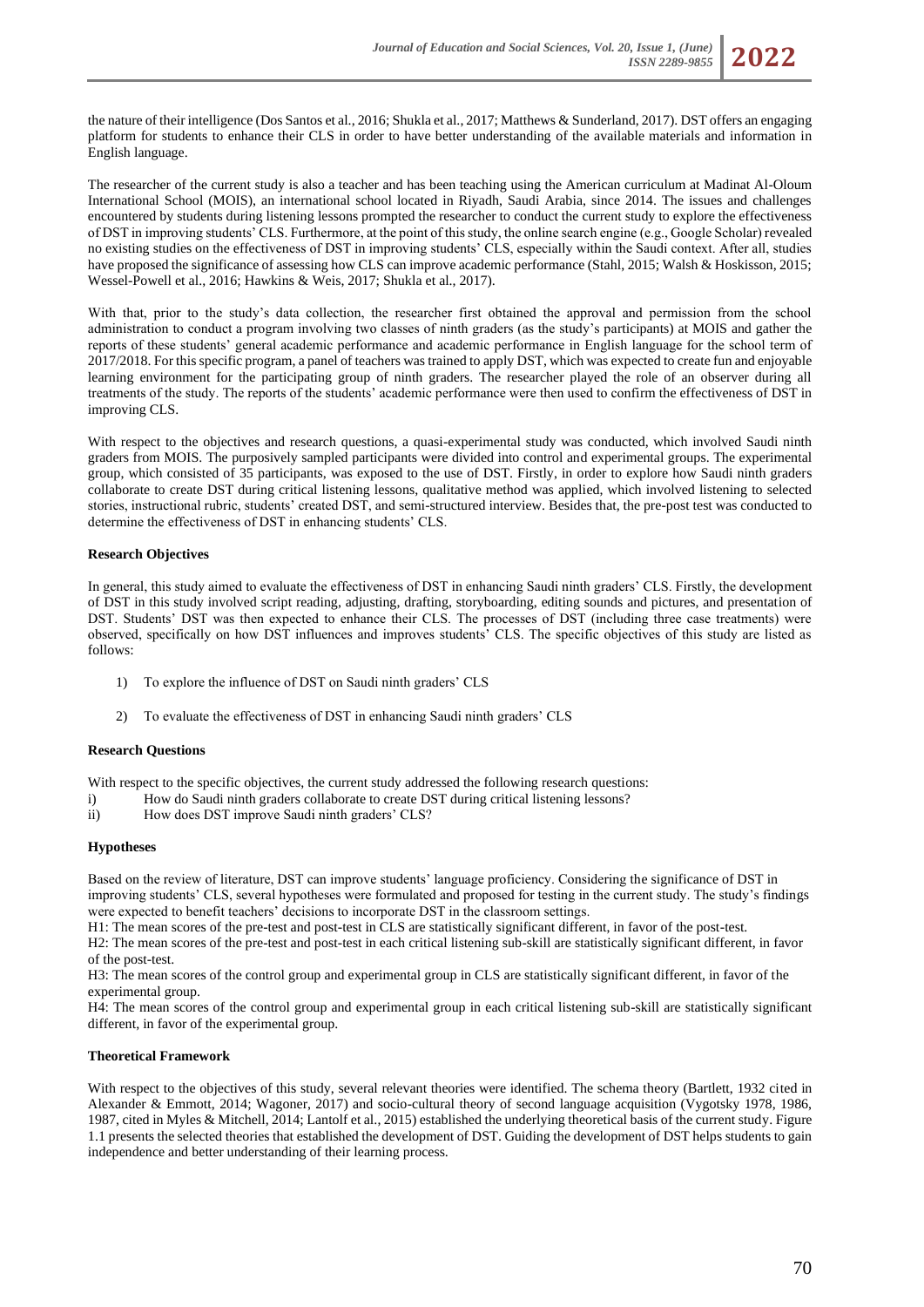

Figure 1.1. *Theoretical Framework of Study*

A Russian psychologist, Lev Vygotsky, and his colleagues introduced the socio-cultural theory (SCT) that incorporates the principles and constructs of an approach to learning and mental development. This theory explains human mental functioning as a mediated process that is organized by cultural artifacts, activities, and concepts (Myles & Mitchell, 2014; Daniels, 2016). This theory's framework explains that humans uses and creates cultural artifacts to regulate their biological and behavioral activities. In this case, the use, organization, and structure of language serve as the primary means of mediation. The process of creation requires participation and collaboration within the cultural, linguistic, and historically formed settings, such as family and peer group interaction, as well as the institutional contexts, such as school, workplace, and organized sports activities. Despite the significance of human neurobiology as a key condition for higher order thinking, human interactions within the socio-cultural settings still represent the most essential forms for the development of human cognitive activities.

The use of language essentially involves the social and cultural contexts. In other words, any text in the form of story is somehow linked to a socio-cultural context. When it comes to second language acquisition, Mediation is one of the concepts in SCT. It is the principle construct that unites all varieties of SCT and is rooted in the observation that humans do not act directly on the world rather their cognitive and material activities are mediated by symbolic tools as well as by physical tools. While physical tools are outwardly directed, symbolic tools are inwardly or cognitively directed. Just as physical tools serve as auxiliary means to enhance the ability to control and change the physical world, symbolic tools serve as an auxiliary means to control and reorganize our biologically endowed psychological processes. (Aimin, L, 2013).

Through mediation, language learners can complete or work on a particular learning task. A series of pedagogical processes facilitates the process of learning by engaging learners with knowledgeable peers or teachers, as well as instructional tools (Bruner, 1978; Vygotsky, 1978, cited in Myles & Mitchell, 2014; Lantolf et al., 2015). These different processes involving specific tasks require learners to build knowledge of the field (e.g., a story, technology, topicality, or language resources), collaborate to construct knowledge (e.g., teacher-student engagement with text creation), and independently construct knowledge (e.g., individual text production or collaborative text production) (Pryde, 2015).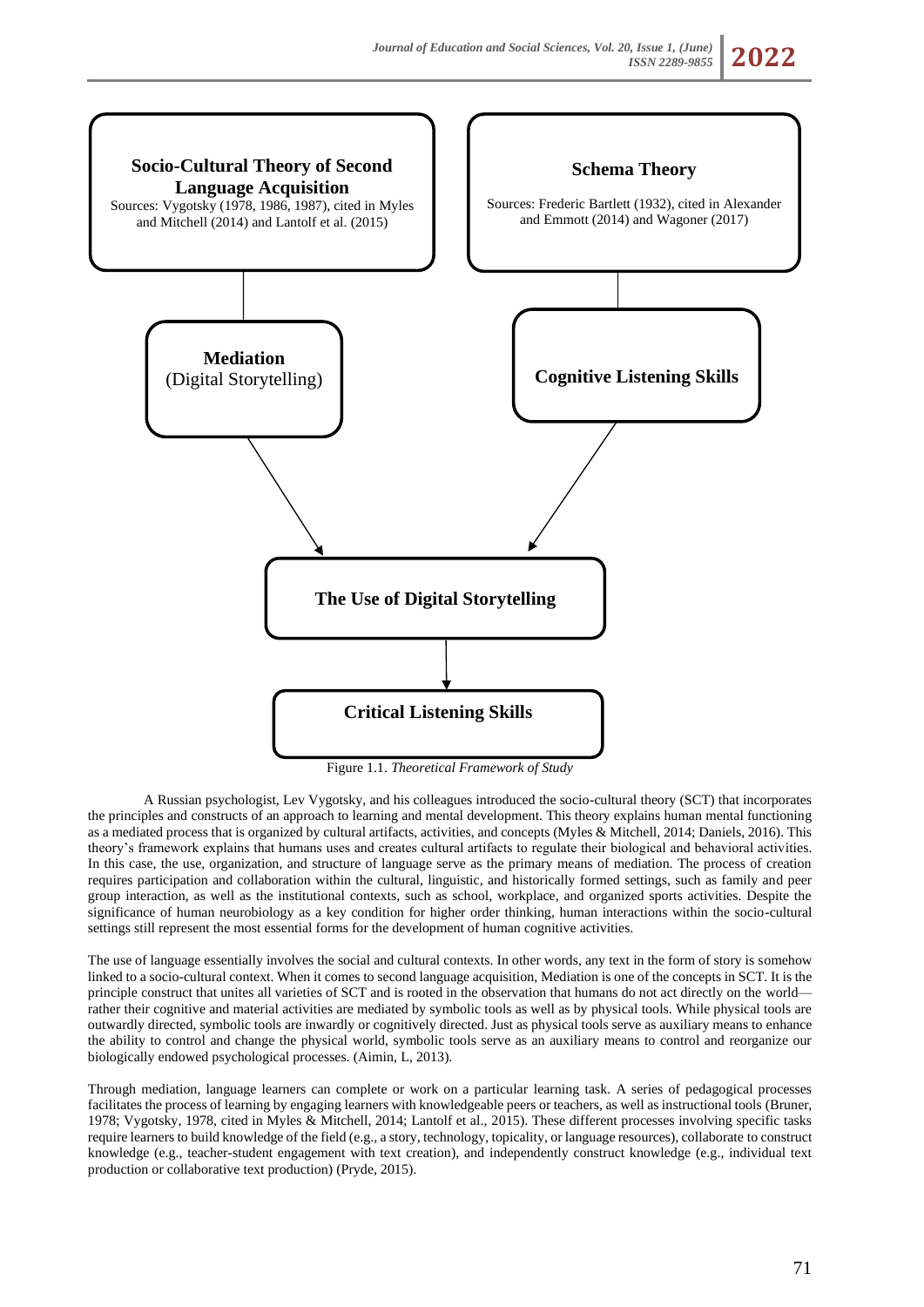DST represents the combination of technology use and storytelling. The use of a particular digital tool serves as a mediator of the process of telling a story. The collaboration work involved in DST promotes students' engagement with social and cultural environment. DST is oriented learning visible. Students have an opportunity to present their stories through DST which focuses on personal voice and agency; it creates a situation where the students become more visible and learners in a personal sense.

Through DST, under the guidance and support of teachers, students are prompted to recognize language use within a specific context and empowered to be more independent to learn and explore how socio-historically situated texts in the form of stories can be organized and represent different socio-cultural meanings. The processes of creating and sharing stories are purposeful, socially embedded tasks that can be highly engaging for young learners. Teachers play the important roles of supporting and guiding their students to adopt effective listening skills. Teachers can make use of DST as an effective form of scaffolding to engage students to listen, learn, and understand what they hear and effectively link the audio materials to reading materials.

Apart from SCT, the schema theory was adopted given its relevance to the focus of the current study. The process of learning involves the development of cognitive skills, higher order thinking skills and making inferences. With respect to the schema theory, creating new schemata (stored knowledge structure) is noted to be far more pivotal than imparting new knowledge of the language system. Studies have also demonstrated that the accumulation of schemata contributes to efficient comprehension and retention of new listening materials that become more challenging over time as the lessons progress (Nurpahmi, 2015).

Accordingly, there are two major types of schemata involved in listening, namely language schema and knowledge schema. Language schema includes phonological, lexical, syntactic, and grammatical knowledge required for students to grasp the basis for listening comprehension. It is not possible to comprehend listening materials without these four basic aspects of language knowledge (Widdowson, 1978, as cited in Nurpahmi, 2015). Secondly, knowledge schema is related to the typical daily conversations that take place in various contexts or scenarios. The linkage between interlocutors and means of communication are comparatively fixed. Cognitive psychologists refer the absorption and storage of common knowledge in memory as schemata. Both language schema and knowledge schema are fundamental prompts to CLS in relation to the use of DST, which were expected to address the current study's research questions. The ability to make use of CLS helps students to have better understanding of learning, especially listening. With respect to the study's theoretical framework, a specific CLS guidebook for students to identify CLS was developed and modified for the approval and use of the panel of teachers in this study.

## **Significance of Study**

The current study offered valuable insights on the effectiveness of using DST in enhancing students' CLS, which can benefit relevant stakeholders. Through this study, English language officers at the state education departments and district education office in Saudi Arabia can gain better understanding on the key principles of DST and appropriate strategies to integrate DST in the classroom settings, particularly during English listening lessons. With that, the appropriate media tools and strategies can be developed to benefit students in the development and improvement of their language skills, especially CLS.

Besides that, English teachers can integrate the use of DST in the classroom more effectively. This study highlighted the significance of DST and how English language lessons can be transformed beyond the conventional learning settings to engage students to discuss, analyze, and explore learning tasks with their peers. This study also presented valuable insights for trainee teachers during their teaching practicum on how to create engaging learning environment through the use of DST in the classroom. This study explored how to effectively improve students' CLS through DST from the viewpoints of students themselves. Focusing on the significant benefits of DST for students, this study was expected to prompt teachers to effectively guide and motivate students to enhance CLS and actively engage with their peers. Furthermore, DST provides opportunities of creating productive peer relationships and bridging the gap between students with high language proficiency and students with low language proficiency considering that the tasks would require collaboration and teamwork. As a result, Students could boost their confidence, share outputs and think critically while attending critical listening tasks.

### • **Quantitative Data Analysis**

### **Reliability and Validity of the Test**

Pearson's correlation coefficient was used to determine the consistency of the test. As shown in Table 4.1, high correlation coefficients, which were statistically significant at 0.05 level, indicated the appropriateness and internal consistency of the test in measuring these sub-skills.

| <b>Skills</b>           | <b>Pearson's Correlation Coefficient</b> |
|-------------------------|------------------------------------------|
| Skills as a whole       | 0.809                                    |
| Auditory discrimination | 0.82                                     |
| Analysis                | 0.791                                    |
| Inference               | 0.783                                    |
| Evaluation and judgment | 0.744                                    |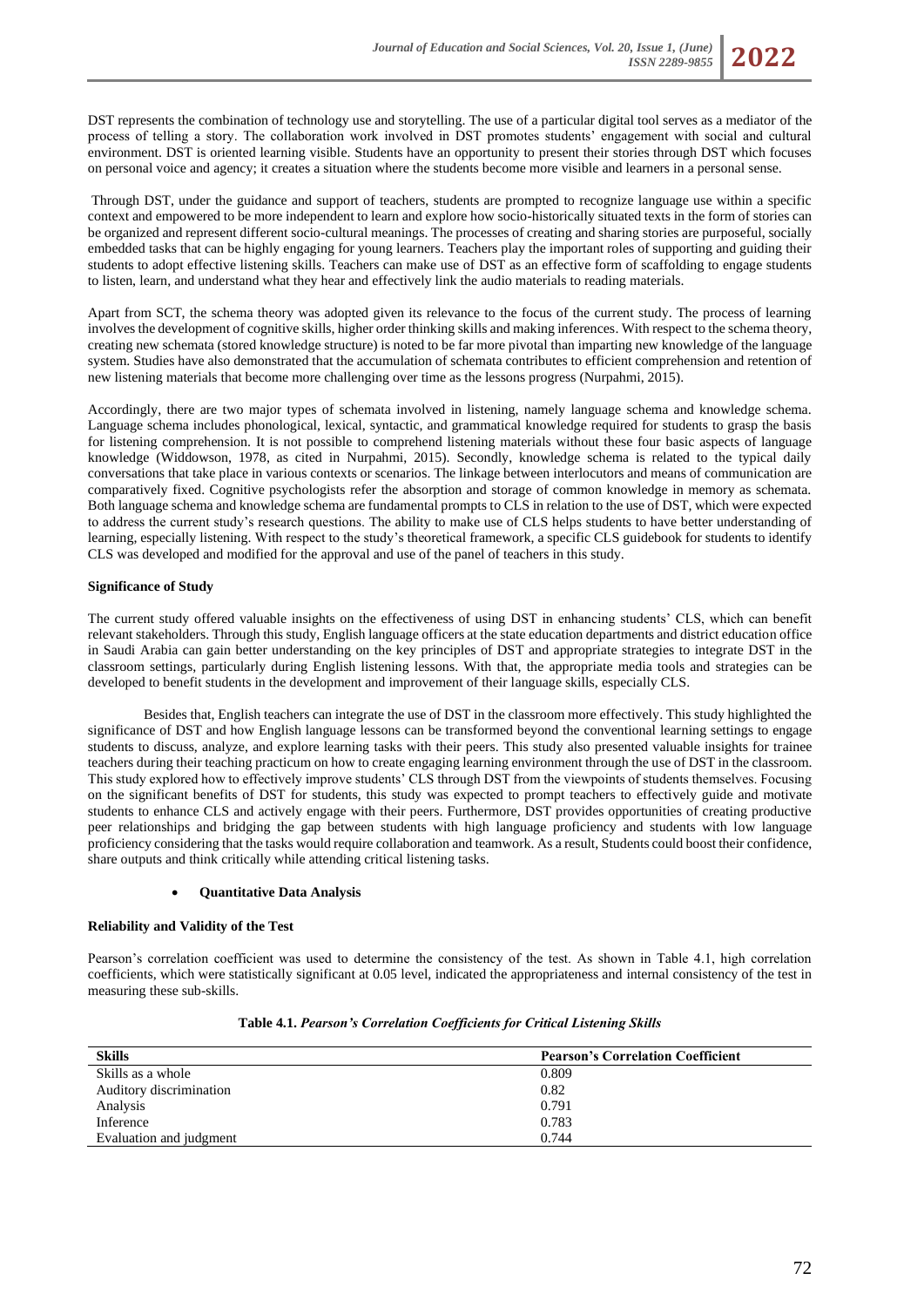

As for the validity of the test, the expert panel of jury members was appointed to review and determine the appropriateness of the items in measuring the constructs under study linguistically and scientifically. As previously discussed, certain items and phrases were removed, added, and modified accordingly prior to the administration of the test. As for the selfvalidity, the square root value of the coefficient recorded 0.899, suggesting high accuracy of the content in measuring what it intends to measure.

### **Controlling the Relevant Variables**

The study ensured a random selection of participants from a purposive sample when these participants had to be divided into the experimental group (Class 9A) and the control group (Class 9B). This approach of random selection ensured the accuracy of the results and avoided any marginal interference. Besides that, other variables (e.g., age) were controlled to avoid potential bias by examining the academic records provided by the school administration. The pre-test was conducted to equivalently measure the participants' critical listening performance. All recorded data were statistically analyzed using homogeneity and normality tests, which are discussed in the subsequent subsections.

### **Homogeneity Test**

The homogeneity test was considered to determine whether the sample came from the same population. With that, Levene's test was performed on the critical listening pre-post test data using IBM SPSS (version 26). The results are tabulated in Table 4.2 and Table 4.3, which revealed that the experimental and control groups were homogeneous, as the recorded p-values of pre-post test data exceeded 0.05. Despite different language proficiency levels, the results of post-test confirmed data homogeneity.

#### **Table 4.2.** *Results of Homogeneity Test on Critical Listening Pre-Test Data*

|          | т А<br>$\cdots$ | <br>-212 |
|----------|-----------------|----------|
| - -<br>. |                 |          |

## **Table 4.3.** *Results of Homogeneity Test on Critical Listening Post-Test Data*

| $\sim$ $\sim$ $\sim$ $\sim$ $\sim$<br>- | т А<br>u | - 44 | -212   |
|-----------------------------------------|----------|------|--------|
| $\Omega$<br>.00                         |          |      | $\sim$ |

### **Testing of Normality**

Firstly, the study's dependent variable was continuous (interval). Secondly, the study's participants were randomly selected. Furthermore, the same participants participated in the pre-test and post-test, and no outliers were found in the pre-post test data. Besides that, the scores of pre-test and post-test were calculated using IBM SPSS. Referring to Table 4.4, the testing of normality for the pre-test data revealed that Kolmogorov-Smirnov test recorded p-value of 0.326, while Shapiro-Wilk test recorded p-value of 0.673*.* Meanwhile, the testing of normality for the post-test revealed that Kolmogorov-Smirnov test recorded p-value of 0.174, while Shapiro-Wilk test recorded p-value of 0.905. All p-values exceeded 0.05, which implied normal distribution of data.

#### **Table 4.4.** *Testing of Normality*

|           | Kolmogorov-Smirnov <sup>a</sup>       |    |      |                  | <b>Shapiro-Wilk</b> |      |  |
|-----------|---------------------------------------|----|------|------------------|---------------------|------|--|
|           | <b>Statistic</b>                      |    | S12. | <b>Statistic</b> |                     | Sig  |  |
| Pre-test  | .362                                  | JJ | .658 | .673             |                     | .562 |  |
| Post-test |                                       |    | .562 | .905             |                     | .231 |  |
|           | a. Lilliefors Significance Correction |    |      |                  |                     |      |  |

With that, all requirements of the paired samples t-test were met. For the testing of hypotheses, paired samples t-test was performed on the pre-post test data. The results of the analysis are presented later in this chapter (Section 4.2.3).

## **Testing the Equivalence between Control and Experimental Groups**

Testing the equivalence between control and experimental groups in this study involved performing independent samples t-test on the pre-test data. As shown in Table 4.5, the mean scores of the control group  $(M = 6.00, SD = 1.68)$  and experimental group  $(M = 6.54, SD = 1.48)$  were not statistically significantly different, as the recorded p-value exceeded 0.05 ( $T(34) = 1.43$ , p-value  $= 0.156$ .

| <b>Pre-Test</b>            |                    | Mean (M) | <b>Std. Deviation (SD)</b> | t-value | p-value |
|----------------------------|--------------------|----------|----------------------------|---------|---------|
| Critical                   | Control group      | 6.00     | .68                        |         |         |
| Listening<br><b>Skills</b> | Experimental group | 6.54     | l.48                       | . 43    | 0.156   |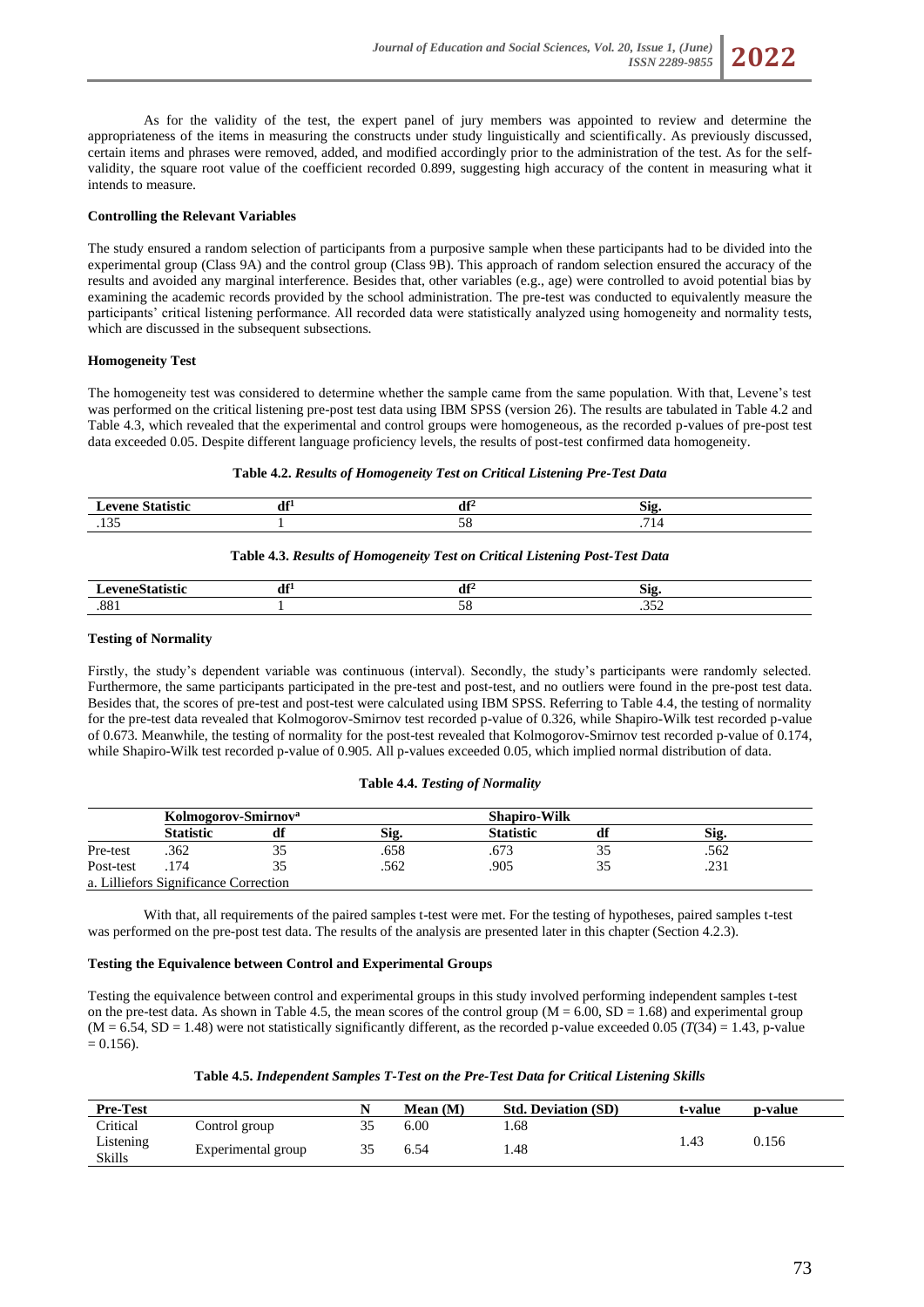

Figure4.1. *Difference between Mean Scores of Control group and Experimental group in Pre-Test for Critical Listening Skills*

# **Testing of Hypotheses**

## **Testing of the First Hypothesis**

The current study hypothesized the following:

H1: The mean scores of the pre-test and post-test in CLS are statistically significant different, in favor of the post-test. For the testing of the first hypothesis, paired samples t-test was performed on the pre-post test data. The results of the paired samples t-test in Table 4.6 revealed statistically significant difference  $(T(34) = 42.13$ , p-value = 0.000) between the mean scores of the post-test  $(M = 19.14, SD = 0.91)$  and the pre-test  $(M = 6.54, SD = 1.48)$ . The results in Figure 4.2 revealed that the statistically significant difference was in favor of the post-test. This means that students' critical listening skills, in general, have enhanced due to the experimentation. Also, it can be said that the digital storytelling has a great effect on developing students' critical listening skills with a doubt degree at the level of (0.05). Table (4.6) and figure (4.2) show that the digital storytelling had a positive effect on developing the overall critical listening skills of the EFL ninth graders. Therefore, this provides enough evidence to support hypothesis one. In other words, H1 was supported.

| Table 4.6. Paired Samples T-Test on the Pre-Post Test Data for Critical Listening Sub-Skills |  |  |  |
|----------------------------------------------------------------------------------------------|--|--|--|
|----------------------------------------------------------------------------------------------|--|--|--|

|                     |           | Mean $(M)$ | <b>Std. Deviation (SD)</b> | t-value | p-value | Effectiveness $> 1$           |
|---------------------|-----------|------------|----------------------------|---------|---------|-------------------------------|
| <b>Tritical</b>     | Pre-Test  | 6.54       | .48                        |         |         | 20                            |
| Listening<br>Skills | Post-Test | 19.14      | 0.91                       | 42.13   | 0.000   | (Effective and<br>acceptable) |



Figure 4.2. *Difference between Mean Scores of the Pre-test and Post-test for Critical Listening Skills*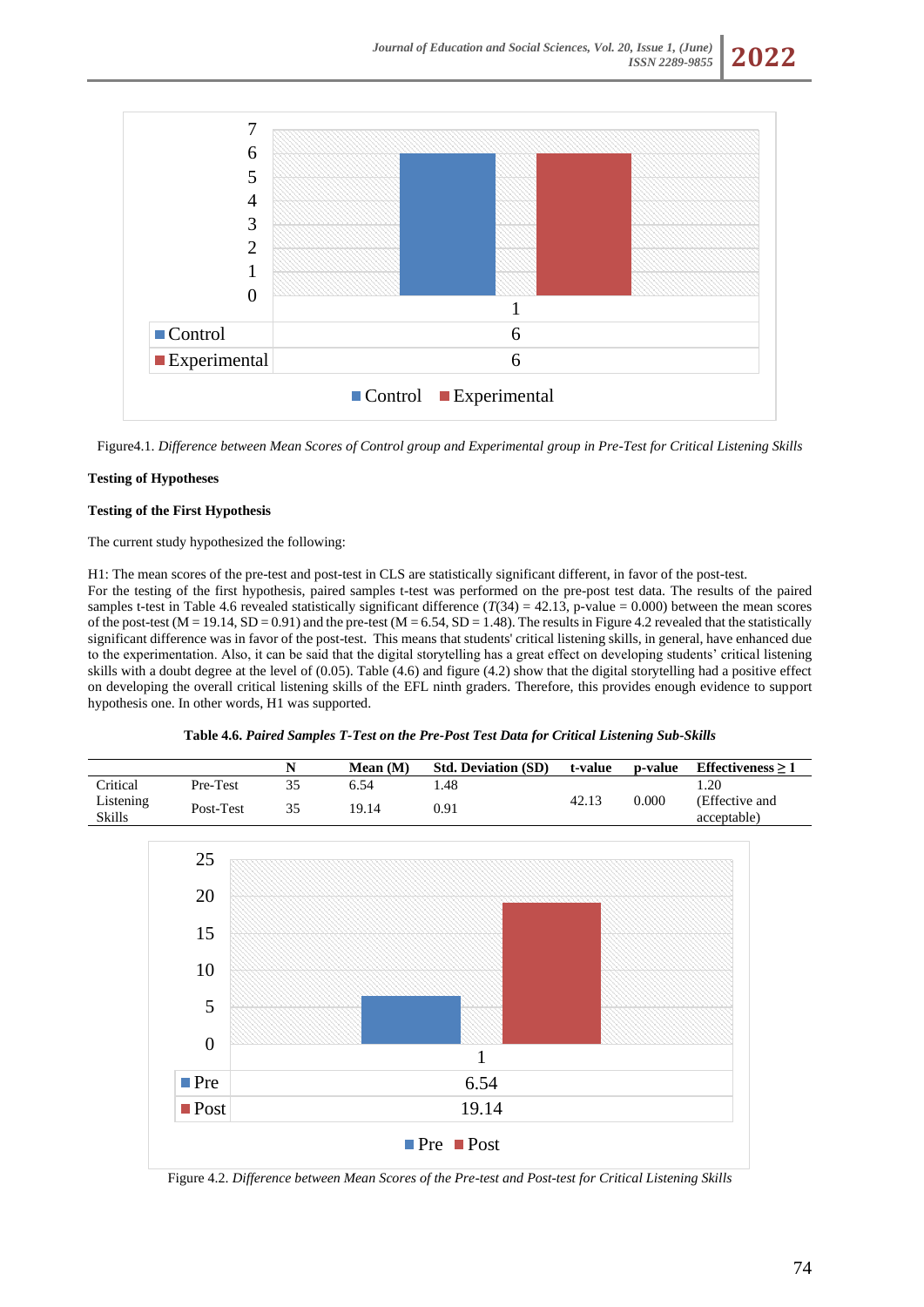### **Interpretation of Results of the First Hypothesis:**

The results of the current study mentioned above support and are in line with the previous research results of:

Smeda, Dakich and Sharda (2014), Robin (2015), El-Harbi (2016), Hannele and Jari (2016), Niemi and Multisilta (2016), Wessel‐ Powell, Kargin and Wohlwend (2016), Widodo (2016), Hamdy (2017), Jamissen, Hardy, Nordkvelle and Pleasants (2017), Schmoelz (2018), Thompson and Hall (2018), Yang, Chen, and Hung (2020), Wu and Chen (2020), Avcı (2021), and Wisnumurti, Setyaningsih and Wahyuni (2021) . The current study results assure the potent effect of using students' created digital storytelling in enhancing critical listening skills among Saudi ninth graders. The results also mentioned that digital storytelling encouraged the students to use multiple skills and build their digital literacies. It created a learning environment which encouraged students to use different forms of thinking, such as critical thinking, reflective thinking, and creative thinking in order to understand, infer, synthesize, analyze, evaluate, assess and use information to create a digital story that subsequently helped increase critical listening skills and are in line with previous results of El-Harbi (2016), Rahimi and Yadollahi (2017), Anderson, Chung and Macleroy (2018), Del-Moral-Pérez, Yang, Chen and Hung (2019) and Tanrıkulu (2021).

In addition, the results showed that digital storytelling develops phonological skills, particularly phonemic awareness in learning familiar and unfamiliar sounds; links sound with mime, gesture and facial expression, which consolidates meaning and brings language to life; it extends students' understanding of how speakers of different languages use gesture, volume, and intonation, moreover, it develops students' understanding of gaining meaning from phonic information. It also provides opportunities to develop students' listening skills for both gist and detail as well as allows them to revise and consolidate basic discrete listening skills, predict what they may hear, use the context to increase understanding. Digital storytelling exposes students to a wide range of genres of listening texts – both interpersonal and information. This develops persistence and perseverance in order to achieve a goal, develops students' ability to understand and carry out instructions autonomously ranging from simple to complex (a sequence of different messages) during creation of students' digital storytelling. It is particularly useful and appropriate for students who benefit from mediation and support provided by teachers. These results are in line with previous results of Anderson, Chung and Macleroy (2018), Del-Moral-Pérez, Villalustre-Martínez and Neira-Piñeiro (2019), Hava (2021), and Fu, Yang and Yeh (2021).

### **Testing of the Second Hypothesis**

The current study hypothesized the following:

H2: The mean scores of the pre-test and post-test in each critical listening sub-skill are statistically significant different, in favor of the post-test.

For the testing of the second hypothesis, paired samples t-test was performed on the pre-post test data. The results of the paired samples t-test are tabulated in Table 4.7. For *auditory discrimination skills*, the results revealed statistically significant difference  $(T(34) = 32.27$ , p-value = 0.000) between the mean scores of the post-test  $(M = 4.94$ , SD = 0.23) and the pre-test  $(M = 1.37, SD = 1.57)$ 0.54). Meanwhile, for *analysis skills*, the results revealed statistically significant difference  $(T(34) = 18.75$ , p-value = 0.000) between the mean scores of the post-test  $(M = 4.68, SD = 0.52)$  and the pre-test  $(M = 1.77, SD = 0.84)$ . The results for *inference skills* similarly revealed statistically significant difference  $(T(34) = 24.30$ , p-value = 0.000) between the mean scores of the posttest ( $M = 4.85$ ,  $SD = 0.35$ ) and the pre-test ( $M = 1.74$ ,  $SD = 0.65$ ). Besides that, the results for *evaluation and judgment skills* revealed statistically significant difference  $(T(34) = 18.89$ , p-value = 0.000) between the mean scores of the post-test (M = 4.65,  $SD = 0.53$ ) and the pre-test (M = 1.65, SD = 0.68). In addition, the results in Figure 4.3 revealed that statistically significant differences were in favor of the post-test for all critical listening sub-skills. Therefore, H2 was supported.

| Table 4.7. Paired Samples T-Test on the Pre-Post Test Data for Critical Listening Sub-Skills |  |  |  |
|----------------------------------------------------------------------------------------------|--|--|--|
|                                                                                              |  |  |  |

| <b>Skills</b>                    | N         | <b>Mean</b><br>(M) | <b>Std. Deviation</b><br>(SD) | t-value | p-value | Effectiveness $> 1$         |
|----------------------------------|-----------|--------------------|-------------------------------|---------|---------|-----------------------------|
| Auditory discrimination Pre-test |           | 1.37               | 0.54                          |         |         | 1.10                        |
|                                  | Post-test | 4.94               | 0.23                          | 32.27   | 0.000   | (Average)<br>effectiveness) |
| Analysis                         | Pre-test  | 1.77               | 0.84                          |         |         | 1.04                        |
|                                  | Post-test | 4.68               | 0.52                          | 18.75   | 0.000   | (Average)<br>effectiveness) |
| Inference                        | Pre-test  | 1.74               | 0.65                          |         |         | 1.12                        |
|                                  | Post-test | 4.85               | 0.35                          | 24.30   | 0.000   | (Average)<br>effectiveness) |
| Evaluation and                   | Pre-test  | 1.65               | 0.68                          |         |         | 1.09                        |
| judgment                         | Post-test | 4.65               | 0.53                          | 18.89   | 0.000   | (Average)<br>effectiveness) |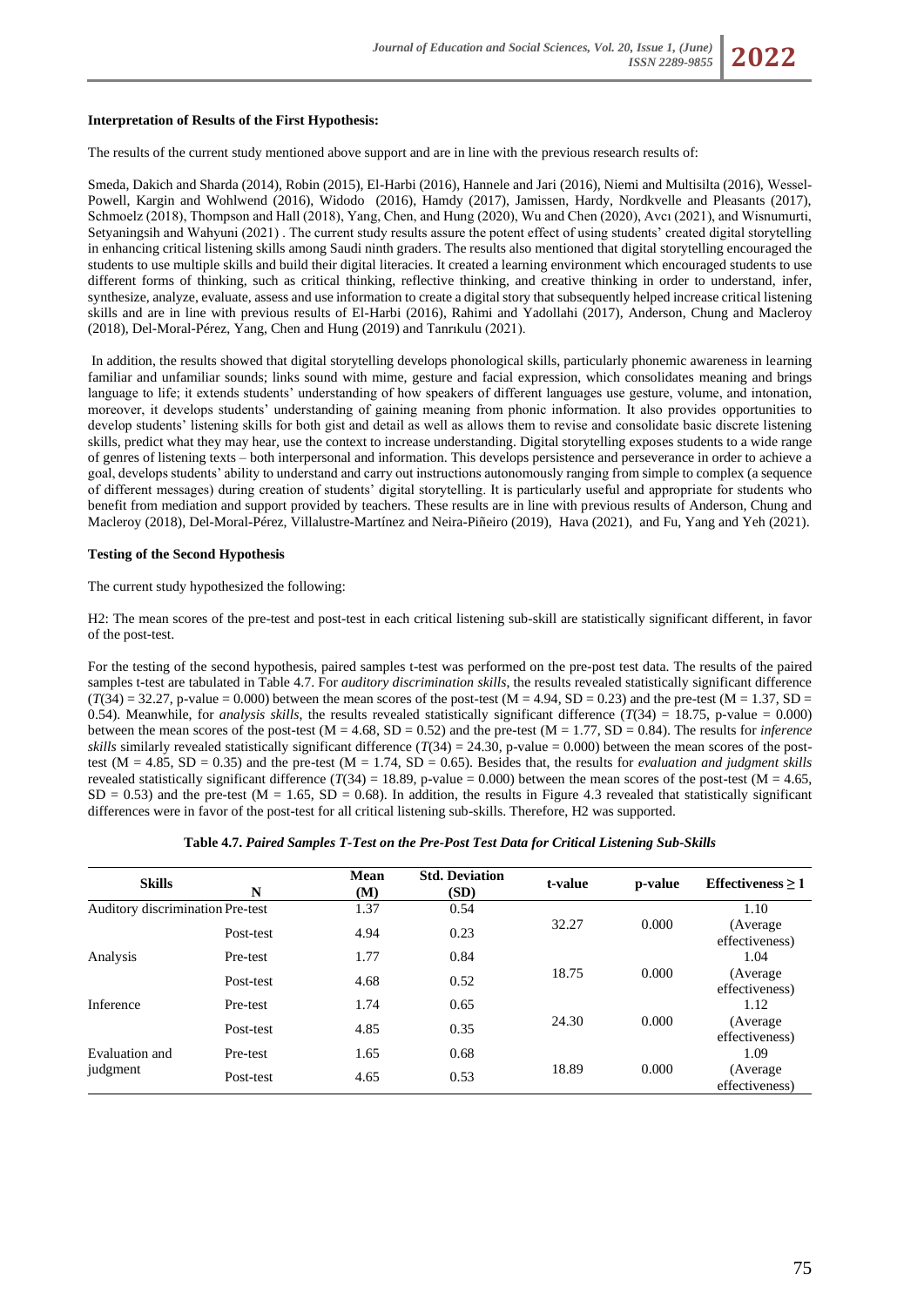

Figure 4.3. *Differences between Mean Scores of the Pre-test and Post-test for Critical Listening Sub-Skills*

# **Interpretation of results of the second hypothesis:**

The current study results assure the powerful and patent effect of using students' created digital storytelling in enhancing critical listening sub-skills. The thorough discussions among students during the creation process of digital stories helped enhance critical listening sub-skills such as auditory discrimination, analysis, inference and evaluation and judgment. Auditory discrimination subskills enhanced after using digital storytelling because they depend on collaborative activities during steps of creation of students' digital storytelling starting from editing the script choosing convenient vocabulary for the various conversations between characters. Moreover, discussion and correction of opinions for choosing appropriate images, tone, and voiceover during the production phase helped enhancing auditory discrimination sub-skills for the ninth graders.

### **Testing of the Third Hypothesis**

The current study hypothesized the following:

H3: The mean scores of the control group and experimental group in CLS are statistically significant different, in favor of the experimental group.

For the testing of the third hypothesis, independent samples t-test was performed on the post-test data involving the control and experimental groups. As shown in Table 4.8, the mean scores of the control group ( $M = 10.62$ ,  $SD = 2.55$ ) and experimental group  $(M = 19.14, SD = 0.91)$  were statistically significantly different, as the recorded p-value did not exceed 0.05 ( $T(34) = 18.55$ , pvalue = 0.000). The results in Figure 4.4 revealed that the statistically significant difference was in favor of the experimental group. In other words, H3 was supported.

| Table 4.8. Independent Samples T-Test on the Post-Test Data for Critical Listening Skills |  |  |  |
|-------------------------------------------------------------------------------------------|--|--|--|
|-------------------------------------------------------------------------------------------|--|--|--|

| <b>Post-Test</b>           |                    |    | <b>Mean</b><br>(M) | <b>Std. Deviation</b><br>(SD) | t-value | p-value | <b>Effect size</b><br>$\ge 0.14$ |
|----------------------------|--------------------|----|--------------------|-------------------------------|---------|---------|----------------------------------|
| Critical                   | Control group      |    | 10.62              | 2.55                          |         | 0.000   | 0.835                            |
| Listening<br><b>Skills</b> | Experimental group | 35 | 19.14              | 0.91                          | 18.55   |         | (Strong)                         |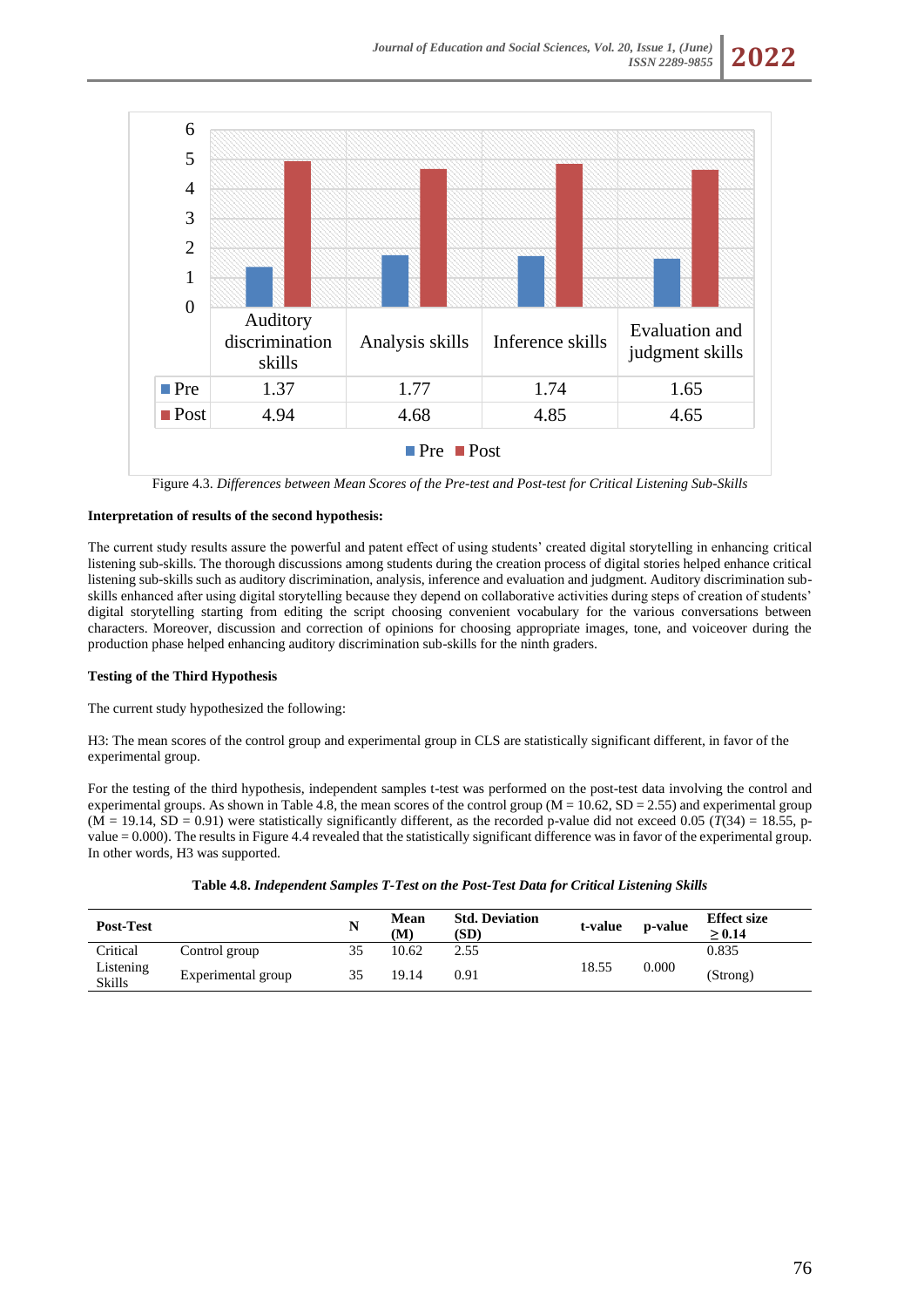

Figure 4.4. *Difference between Mean Scores of Pre-test and post-test for Critical Listening Post-Test*

# **Testing of the Fourth Hypothesis**

The current study hypothesized the following:

H4: The mean scores of the control group and experimental group in each critical listening sub-skill are statistically significant different, in favor of the experimental group.

For the testing of the fourth hypothesis, independent samples t-test was performed on the post-test data involving the control and experimental groups. The results of the independent samples t-test are tabulated in Table 4.9. For *auditory discrimination skills*, the results revealed statistically significant difference  $(T(34) = 10.96$ , p-value = 0.000) between the mean scores of the control group (M = 2.80, SD = 1.13) and the experimental group (M = 4.94, SD = 0.23). Meanwhile, for *analysis skills*, the results revealed statistically significant difference  $(T(34) = 8.37, p$ -value = 0.000) between the mean scores of the control group (M = 2.83, SD = 1.20) and the experimental group (M = 4.69, SD = 0.52). The results for *inference skills* similarly revealed statistically significant difference  $(T(34) = 11.21$ , p-value = 0.000) between the mean scores of the control group (M = 2.37, SD = 1.26) and the experimental group ( $M = 4.86$ ,  $SD = 0.35$ ). Besides that, the results for *evaluation and judgment skills* revealed statistically significant difference  $(T(34) = 9.51$ , p-value = 0.000) between the mean scores of the control group (M = 2.63, SD = 1.13) and the experimental group ( $M = 4.66$ ,  $SD = 0.53$ ). In addition, the results in Figure 4.5 revealed that statistically significant differences were in favor of the experimental group for all critical listening sub-skills. Therefore, H4 was supported.

| Post test      |                    | N  | Mean<br>(M) | <b>Std. Deviation</b><br>(SD) | t-value | p- value | <b>Effect size</b><br>$\geq 0.14$ |
|----------------|--------------------|----|-------------|-------------------------------|---------|----------|-----------------------------------|
| Auditory       | Control group      | 35 | 2.80        | 1.13                          | 10.96   | 0.000    | 0.639                             |
| discrimination | Experimental group | 35 | 4.94        | 0.23                          |         |          | (Strong)                          |
| Analysis       | Control group      | 35 | 2.83        | 1.20                          | 8.37    | 0.000    | 0.508                             |
|                | Experimental group | 35 | 4.69        | 0.52                          |         |          | (Strong)                          |
| Inference      | Control group      | 35 | 2.37        | 1.26                          | 11.21   | 0.000    | 0.649                             |
|                | Experimental group | 35 | 4.86        | 0.35                          |         |          | (Strong)                          |
| Evaluation and | Control group      | 35 | 2.63        | 1.13                          | 9.51    | 0.000    | 0.571                             |
| judgment       | Experimental group | 35 | 4.66        | 0.53                          |         |          | (Strong)                          |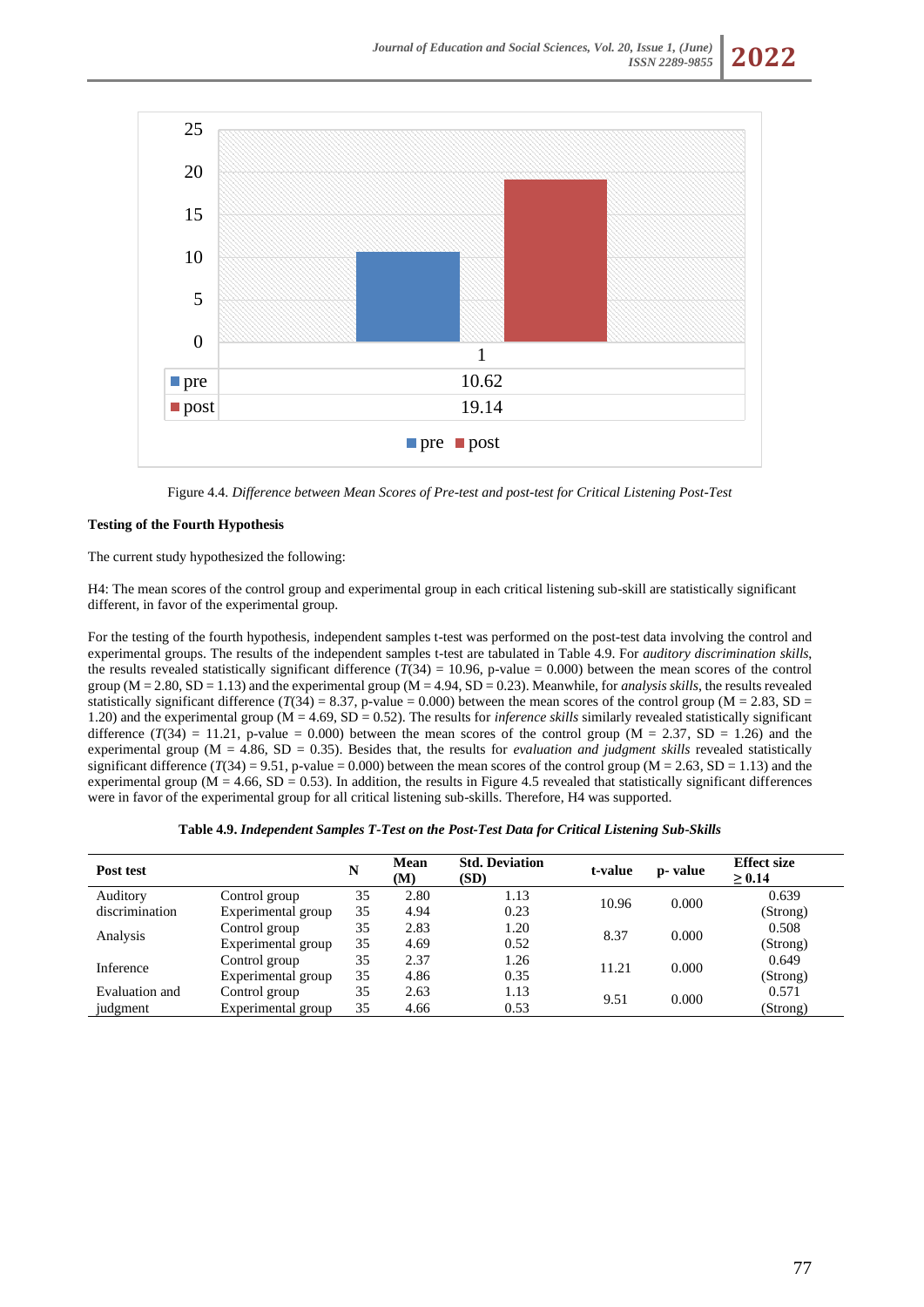

Figure 4.5. *Differences between Mean Scores of the Pre-test and Post-test in the Post-test for Critical Listening Sub-skills*

# **Qualitative Data Analysis**

The current study's qualitative data analysis involved interviewing eight ninth graders from MOIS in Riyadh, which applies the American curriculum. This section presents the findings of semi-structured interview. From the thematic analysis of the interview data, several key themes emerged, which are comprehensively discussed in the following subsections.

## **Enhancing Critical Listening Skills**

Overall, all eight participants agreed on the effectiveness of DST as a tool to enhance students' CLS. Five participants particularly expressed that they found the process of creating and presenting digital stories greatly enhanced their CLS. These participants further revealed that listening to and observing others' DST in the classroom considerably improved their capacity to pay attention and discern information. The process of creating digital stories, from writing the script, adding images, and recording voiceovers to presenting the digital stories, helps students to learn how to differentiate main ideas and sub-ideas and analyze the characters in the digital stories (Robin, 2016; Alexander, 2017). Besides that, the participants demonstrated greater understanding on how to assess individuals and their attitudes. In particular, the abilities to reason and understand the logic behind a character's action in a specific setting and to predict what happens next in the story set these students apart from the rest of the group. The following views were expressed by some of the study's participants during the interview:

"*In my opinion, my critical listening skills have improved so much due to using digital storytelling. From the very beginning, I had to discuss ideas with my teammates, we thought in a loud voice and argued about the best ideas and practices to be done, while drafting the stories in the first week, then designing our digital storytelling according to the rubrics given to us by our teacher, and lastly, watching the other team's digital storytelling according. I found out that my critical listening skills were already used and tested, while designing our digital storytelling identifying main and sub-ideas in the stories, interpreting attitudes and events, and converting them from paper to visual videos, and judging characters and situations, as well as related reasons to results; thus showing all of these in our digital storytelling* …" (P2)

"*I think my critical listening skills have improved a lot, thanks to digital storytelling through building my new schemata by introducing new knowledge and extending my current schemata* …" (P6)

"*I think my critical listening skills improved so much indeed by applying our created digital storytelling. By watching the other team's digital storytelling, my teammates and I could discriminate between the semantics of audible words by discussing them collaboratively. We could interpret the different attitudes of characters and events in light of previous information mentioned during the presentation. We have also learned how to derive meanings implied, while listening to the other team's digital storytelling*." (P7)

The other three participants also participated in the study's DST project. They found that the process of creating digital stories motivated them to use various skills, such as critical thinking skills, reflective thinking skills, creativity, and inductive reasoning skills, to comprehend and interpret information, as well as to analyze, evaluate, infer, and apply information for the creation of digital stories. The activities associated with DST prompted the participants to engage in discussion and arguments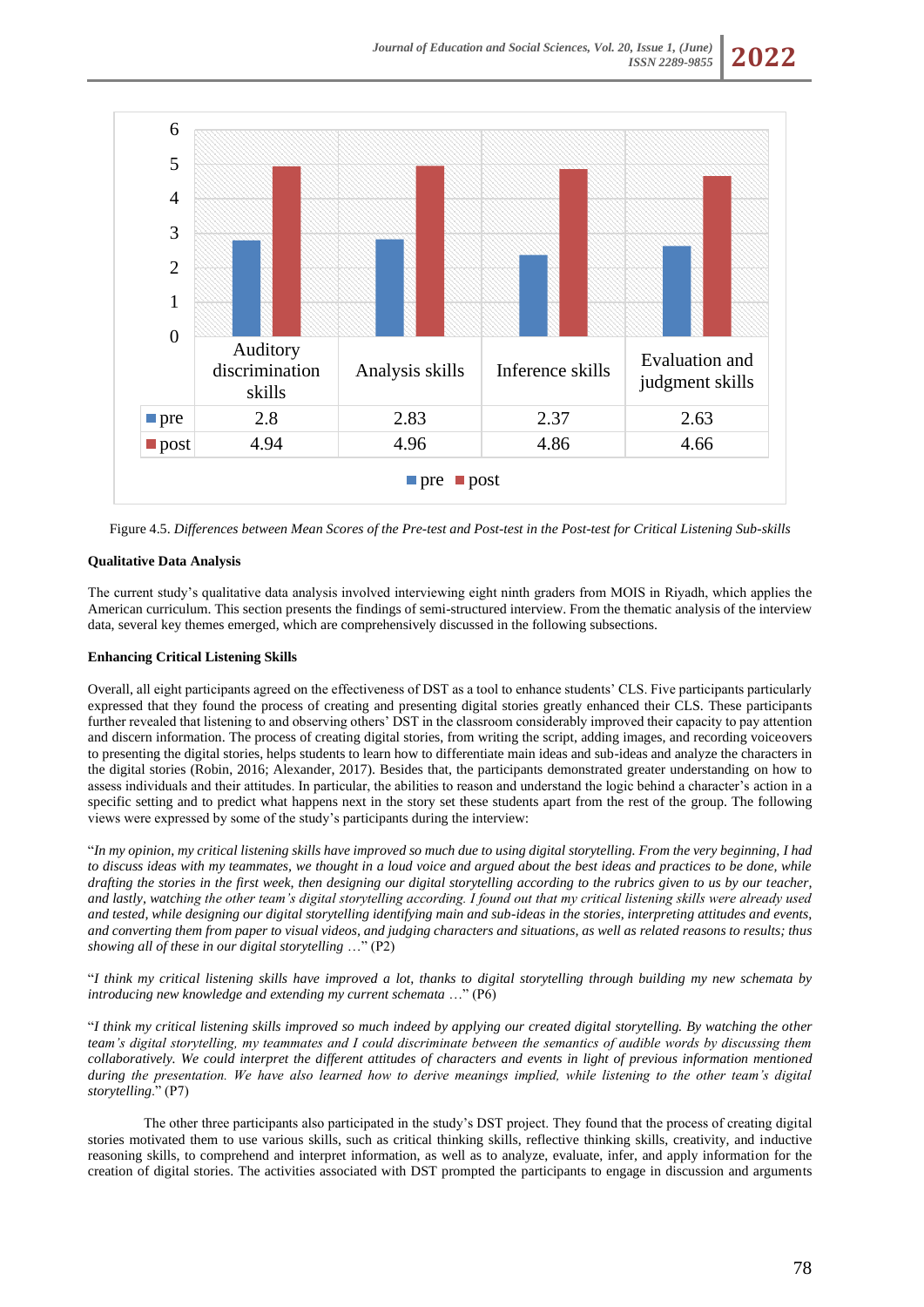

For instance, P5 expressed the following notion:

"*Personally, using digital storytelling helped me distinguish between facts and views mentioned in the other team's presentation of their three digital storytelling as I had to discuss facts, views, and traits of characters with my teammates properly. We argued a lot to compare between two ideas looking through their meanings and trying to reveal the similarities and differences between them. I also learned how to guess the meaning of new vocabulary from the context and situation presented by the other team's digital storytelling*."

The participants and their teams noted how the use of DST exposed them to various multimedia tools to add voiceovers, images, and videos for their digital stories and helped them to distinguish between facts and fictions in the stories during the process of creating digital stories. The use of DST also offered them the opportunity to apply DST in the classroom settings and immerse themselves in the digital stories for the presentation. Through the presentation of digital stories, the participants were able to discover and fix illogical mistakes in the other team's digital storytelling. The speech from the digital narrative after the initial treatment was used to predict future instances, which benefitted the participants in making predictions. Following the presentation of digital stories and participation in DST activities, the participants clearly demonstrated enhanced CLS.

#### **Improvement of Collaboration Skills**

Three out of eight participants expressed that they felt more comfortable with their peers through their participation in DST activities in the classroom. One of the participants revealed that DST increased the potential for meaningful listening and influenced their thoughts and feelings via their minds and emotions. The participation in DST activities allowed the participants to demonstrate their awareness, understanding, and design of their digital stories to their peers (Smeda, Dakich, & Sharda (2014); Jamissen, 2017; Goldingay, 2018). Apart from obtaining information as a consequence of their engagement in social and cognitive activities with their peers, they were able to produce and share valuable insights with their peers, while simultaneously gaining new knowledge:

"*For me, pooling ideas together with other students taught me the benefit of collaborative work and what does it mean "The spirit of the team". We had to negotiate whose ideas should be included from drafting the stories to editing sounds and pictures and during watching the other teams' digital storytelling as well. During observation of the other teams' stories, we had to draw the main ideas and conclusions, analyze characters and attitudes, as well as derive meanings implied in their digital storytelling. This helped improve our critical listening skills a lot.*" (P2)

Through the use of DST, the participants learned how to actively participate in the construction of multimodal narrative works. The participants did not have such experience in their previous English language lessons. It was evident that DST enabled the participants to adopt various skills, including the identification and organization of materials, script editing, and the inclusion of voiceovers to the created digital stories (Wisnumurti, 2021). The participants gained improved understanding of digital literacy and information literacy and were taught a wide range of literacy and communication skills, (e.g., digital media tools like audio, video, and animation; conventional media tools like texts, images, and voices) following their involvement in DST activities. The participation and collaboration of the participants engaged a number of levels, including those pertaining to their behaviors, emotions, and cognitive capacities, as well as those relating to the participation of other students.

As for the current study, the participants were exposed to a range of pleasant emotional experiences that they could choose from. Furthermore, they were able to apply their schemas when they were assigned to create the script, add narration and images, and ultimately, create their digital stories (Thompson Long & Hall, 2018). There were numerous different scenarios for the participants to imagine and include in their digital stories. The participants were also able to engage in lengthy discussions with their team members following their observation of the DST presentation of other teams. During the discussion, the participants demonstrated their abilities to recognize different connotations in the DST presentation of other teams and to synthesize the reasons for and consequences of actions of the characters in the stories. After gathering evidence to support their point of view or to explain their behaviors or feelings in reaction to a specific concept or situation, the participants learned how to examine the obtained evidence and how to determine whether the speech and information provided by the characters are accurate or wrong.

#### **Enhancing Communication Skills and Cultural Understanding**

The participants demonstrated enhanced communication skills and cultural understanding during the discussion. Group-work activities, such as analysis, synthesize, evaluation, and problem-solving, allowed the participants to engage in and converse with one another and prompted them to make use of their newly acquired knowledge and skills. Furthermore, assigning three digital storytelling pieces for the first team and another three digital storytelling pieces for the second team made it easier for the participants to recall all episodes, scenarios, explanations, and reasoning. The following interview excerpts explained the above discussion:

"*For me, discussion was a splendid task to see how much information and ideas we got from the other team's presentation of digital storytelling. Observing the other team's digital storytelling allowed us to evaluate their work and prepare our presentations constructively as we were instructed by our teacher and following the digital storytelling rubric*." (P2)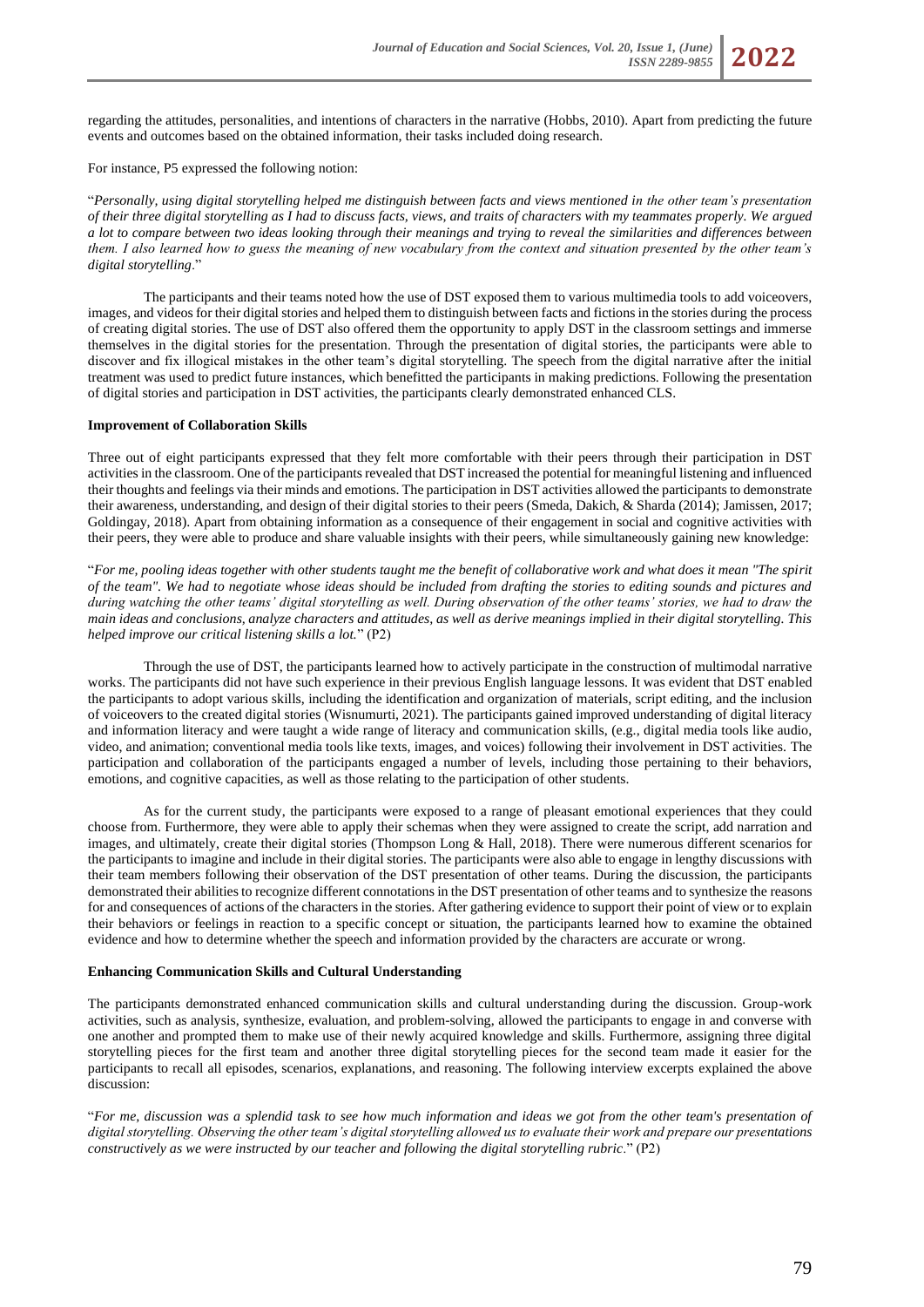"*I think that watching the other team's three digital storytelling required me and my teammates to listen cognitively and effectively gathering information on phonology, lexis, syntax, and grammar to build up an understanding of the shown digital storytelling and simultaneously predict, filter, analyze, and interpret the information received and correlating it to our background knowledge*." (P.4)

As the participants observed the DST presentation of other team, they were deeply focused on the characters, plot, and happenings. For the presentation, the participants were allowed to assign duties among themselves to create a draft with the emphasis on the most significant themes and subjects presented. The whole process was an overwhelming experience for the participants, as they put themselves in the shoes of the other group and discussed their DST, specifically on the main ideas and sub-ideas, reality and fiction, analysis of characters, interpretation of attitudes, and appropriate solutions to the problems highlighted in the digital stories. Furthermore, the participants expressed that the use of DST improved their ability to engage with one another and understanding of various cultures. Evidently, DST creates a constructivist learning environment in the classroom settings and improves the students' learning motivation (Yang et al., 2020). The inclusion of DST in the integrated learning methods engages students and improves their learning outcomes:

"*I think digital storytelling is a complex and staged process. This process engages students in collecting, creating, analyzing, and combining visual artifacts with the written script of the story. Creating our digital storytelling required me and my teammates to become familiar with computers, image capture devices, digital media software, audio capture devices, and multi-literacy skills, such as cultural literacy, information literacy, narrative literacy, visual literacy, and media literacy as well*." (P5)

"*From my viewpoint, I believe that digital storytelling honed my multidimensional skills, which not only developed my language, but also enhanced my content knowledge and literacies. Digital storytelling provided a new avenue for my classmates to share and discuss our life experiences. It empowered us to be creators of multimodal narrative texts. Through the creation of our digital storytelling, my teammates and I were actively engaged as problem solvers as we made decisions about the images, thought about the captions we offered for images, and co-edited these scripts into one digital story draft.*" (P6)

Besides that, the participants noted how the implementation of DST increased their efficiency in decision-making and negotiation, critical thinking, creative thinking, reflective thinking, problem-solving, mutual support, and group work. For instance, the participants gained better understanding on the multifaceted perspectives of the events and characters in the stories through collaborative efforts. They realized and appreciated that the support and guidance provided by the teachers helped to simplify their research process, planning, and application, as they simultaneously learned how to develop their digital stories. In social and cognitive engagement with peers, children somehow develop the capacity to construct and share meaning, which is a highly valuable form of skill. Through an interactive process that promotes discussion, negotiation, and sharing, they can build meaning and knowledge as a group (Schmoelz, 2018). DST promotes student-centered learning strategy, which develops collaborative skills to build meaning and knowledge as a group.

#### **Exploit of the Digital World**

Everyone is now able to make use of the digital tools for various purposes, regardless of their financial or educational background. The introduction of digital cameras, personal computers, scanners, and simple-to-use software has contributed to the growing popularity of using DST in various learning institutions worldwide. The conventional teaching and learning strategies have now transformed into digital-based teaching and learning strategies (Wu & Chen, 2020). One of the participants expressed the positive impact of incorporating DST within the classroom settings:

"… *The impact of digital storytelling in class has been mostly positive as new technologies have been given to us and helped to enhance our knowledge, skills, and therefore, enhance our standard of education*." (P3)

The majority of the participants in this study believed that the use of DST within the classroom settings boosted their level of involvement, sense of achievements, and overall motivation. They considered that the incorporation of technologies in learning improved their overall performance. The use of DST piqued their attention and engaged them in deep and meaningful learning, which reaffirmed the significant potential of innovative digital teaching strategies. As the participants were directly exposed to the materials through the use of DST, they were able to recall all events, situations, explanations, and reasoning of the presented digital storytelling pieces.

Additionally, the presentation of digital stories provided the opportunity for the participants to converse and connect more as they shared their digital stories. This digital approach provided them the necessary amount of exposure to a new language. The engagement of the participants in creating and presenting their digital stories offered them various opportunities to participate in various learning circumstances—for examples, reporting information, synthesizing ideas, and debating can help students to improve their writing skills. Furthermore, the participants were prompted to apply their newly acquired knowledge and skills in activities like analysis, synthesis, evaluation, and problem-solving. The capacity to use digital tools in learning can certainly benefit students. In this case, the use of DST clearly enhanced the overall quality of the participants' learning experience.

#### **Problems of Digital Storytelling**

Surprisingly, none of the participants expressed dissatisfaction with the use of DST. The participants' familiarity with the digital tools contributed to their high adaptability in this DST project. Moreover, they noted how the teachers' expansive knowledge and experience helped them to complete the project without any problem. The participants' genuine responses on the problems of DST are presented in the following: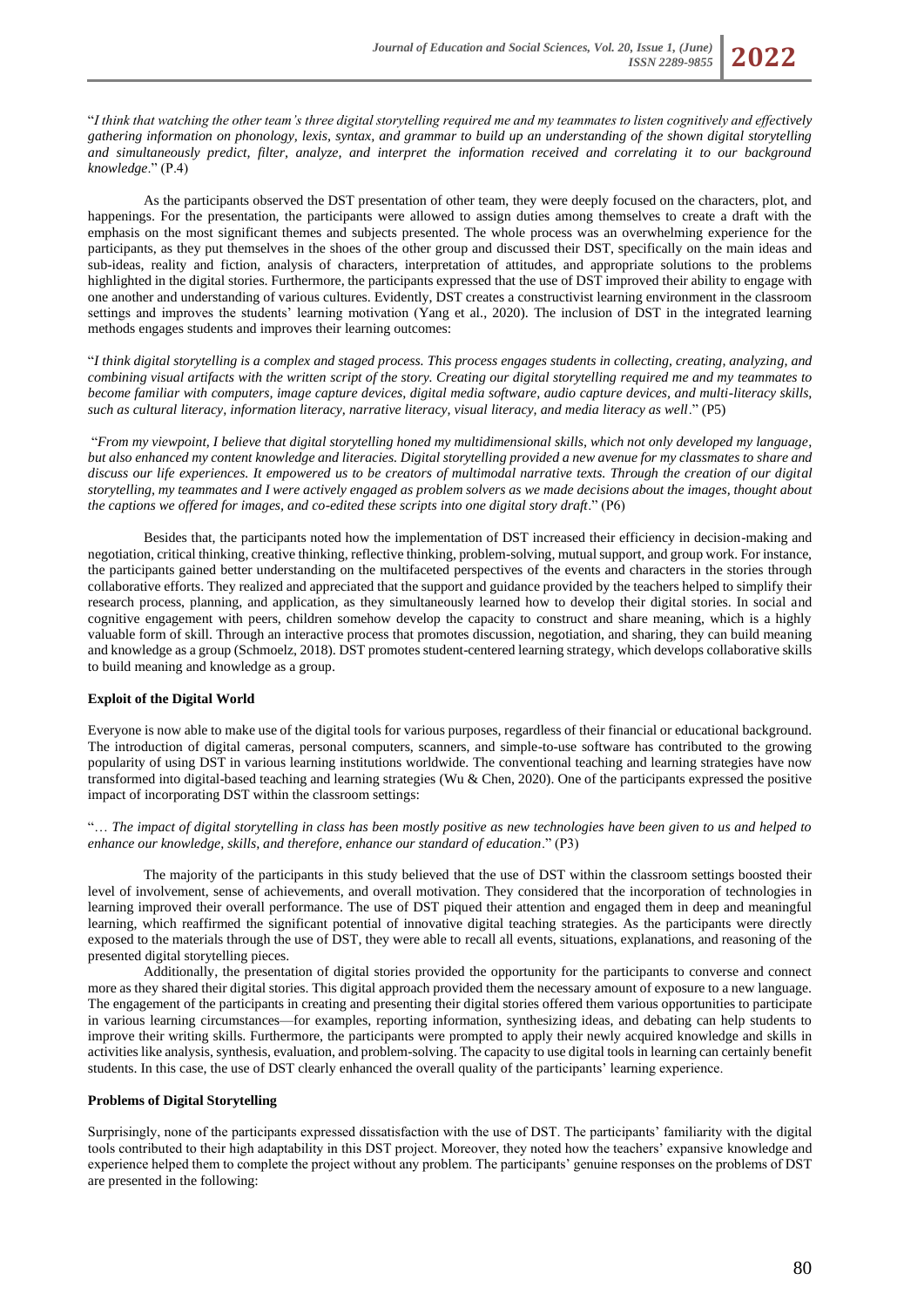"… *I think there were no big issues while using digital storytelling*." (P1)

"*I do not think we encountered any problem in using storytelling in our class*." (P3)

"*I do not think there were any problems found while applying our created digital storytelling*." (P7)

One of the participants mentioned that they encountered technical issues with the Internet connection, which affected their project, but the issues were promptly resolved:

"*To be frank with you, we almost had no big problems, but we occasionally encountered minor Internet problems that were resolved immediately*." (P2)

There were no major issues in the implementation of DST for the participants. Although the use of DST in the classroom essentially requires good Internet access, technical issues like no Internet connection and inconsistent Internet speed affect the learning progress and the completion time of a DST project. However, such issues do not frequently occur. In short, the use of DST greatly benefits the students, especially in enhancing their CLS. The implementation of DST is indeed a successful strategy for language learning.

# **Involvement of Digital Storytelling**

With enthusiasm and active engagement, the participants unanimously agreed on the inclusion of DST in the official English curriculum on a large scale. They highlighted how DST should be integrated into their regular English instruction program and elaborated that creating a digital platform for the promotion of their DST would be a splendid idea. Further input and reviews from other students and members of the general public may be received, which will aid them in polishing their digital storytelling abilities even further (Yang et al., 2020). As evidenced by the interview findings, all eight participants, except one of the participants, revealed their support on the use of DST in the classroom:

"*I would suggest that digital storytelling be a part of our English formal course*." (P3)

"*I believe that digital storytelling should be included in our formal English course as it is exciting and engaging for me and my classmates as well*." (P5)

"*I believe that digital storytelling should be included in our formal English course as it is fascinating and engaging for me and my classmates as well*." (P8)

### **Students' Views on Digital Storytelling**

This study gained valuable insights on how students view DST. The participants expressed highly favorable responses on the use of DST in language learning, especially CLS. Overall, they were pleased with their experience of using DST. The majority of the participants also revealed that the use of DST enhanced their critical thinking skills. The obtained results of the pre-test and posttest complemented the obtained qualitative findings in this study. Similar results were also reported in numerous studies (Hamdy, 2017; Huang et al., 2017; El-Harbi, 2016; Niemi & Multisilta, 2016; Avcı, 2021), which reaffirmed the significance of DST.

Abubaker et al. (2015) identified the lack of listening opportunities to enhance listening skills within and beyond the classroom settings as one of the factors that affect Arabic students' development and improvement in learning skills. As for the current study, it was evident that the overall process of creating and presenting DST in group benefitted the participants, especially in terms of their CLS. The majority of them agreed on how this approach helped them to improve their listening skills. The strategic use of DST, whether in or out of the classroom, can be a simple and effective learning tool that greatly benefits these students. Students would not have issues of discussing and sharing knowledge with their peers within and beyond the classroom settings due to their familiarity with DST and previous learning experience.

In this study, the participants also gained the opportunity to collaborate with their peers under the guidance of teachers in the creation and presentation of digital stories, which enhanced their CLS. Listening activities allowed the participants to deal with the problems and the concept of generating meaning, which helped them to constructively discuss the idea of learning. "During listening classes, Saudi EFL instructors employ instructional approaches that favor the development of bottom-up skills, primarily to aid students with lower English proficiency who need to expand their language repertoire. The instructors adopt bottom-up listening exercises or activities and tasks designed to enable students to recognize lexical, grammatical, and pronunciation features and language forms at the word and sentence level Focusing on bottom-up processing skills, the instructors ask students to distinguish individual sounds, recognize word boundaries and stressed syllables, listen for intonation patterns and specific details, identify grammatical forms and functions, recognize contractions and connected speech, and recognize linking words and phoneme sequences as they circle the words they hear. Other popular traditional listening activities that focus primarily on bottom-up processing include dictation, cloze listening, text-based multiple-choice questions, and similar activities that require close and detailed recognition and input processing." (Al-Seghayer, 2015)

Al-Seghayer (2015) also added "Unlike instructors in process-oriented classrooms, Saudi EFL instructors are in charge of everything and are in total control of classroom activities. To teach specific, isolated listening skills, they select input, design, and sequence listening activities; determine tasks; and decide what constitutes a correct response. However, Saudi instructors mainly test students' listening abilities instead of helping them to cultivate their listening abilities by teaching them effective listening comprehension strategies". According to Nurul Islam (2012) and Hamouda (2013) as both cited in Al-Seghayer (2015), listening is the least understood aspect of language teaching in the Saudi English classroom and is, therefore, a neglected skill. Moreover, teachers pay limited attention to this particular skill when designing their lessons, perhaps because they assume that listening comprehension skills will develop naturally within the process of language learning.

Marie-Sainte (2018) highlighted Arab students' lack of understanding of the grammatical structures of the language. The study further noted the inability of children or young learners to respond to their teachers verbally or by any other kind of communication, apart from just silence, within the context of foreign language learning. However, the introduction of the concept of DST to Saudi ninth graders at MOIS revealed favorable and promising responses. Following the implementation of this DST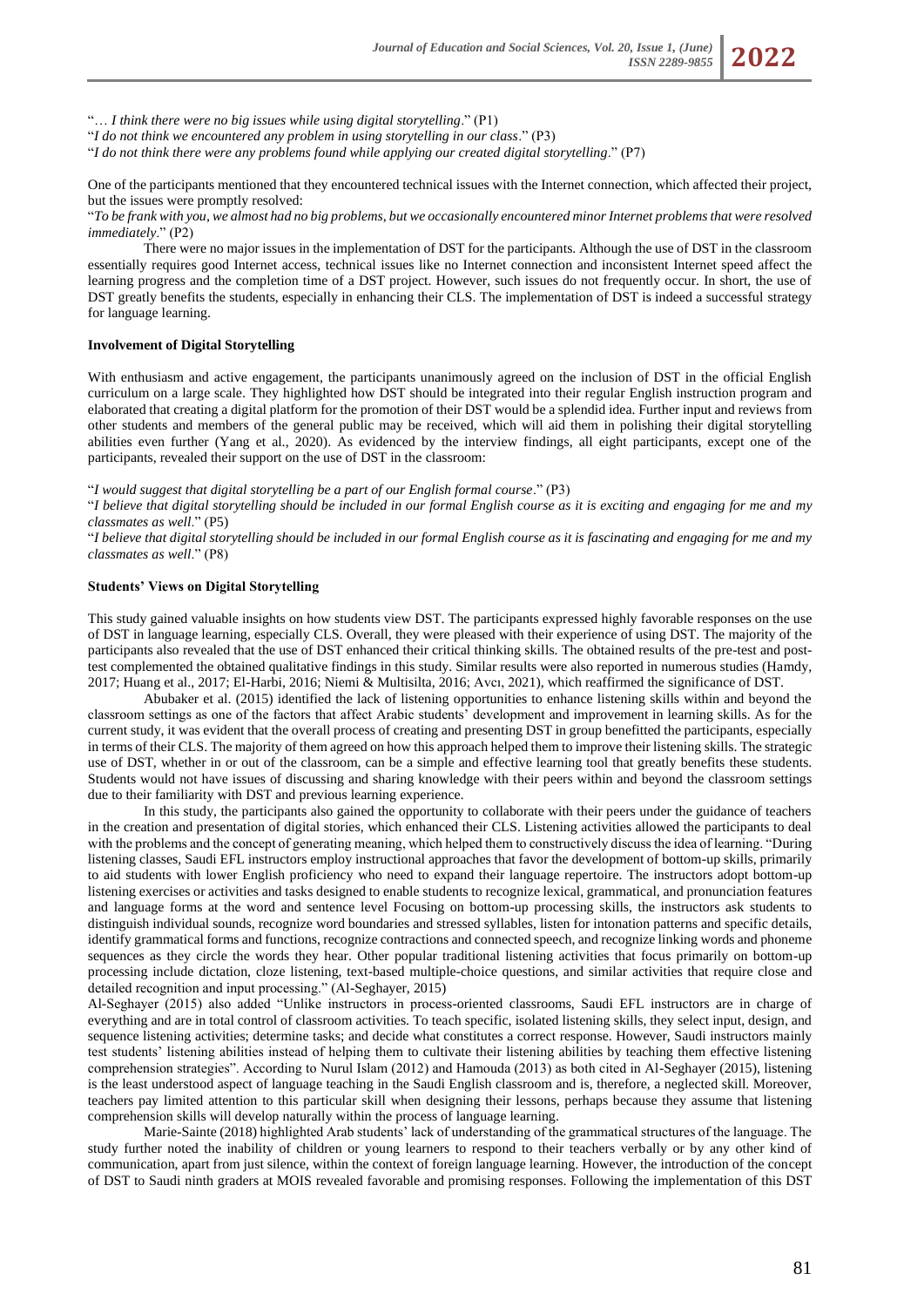project, the participants revealed that they did not encounter any difficulties during the critical listening lessons. They experienced happiness and satisfaction as they were able to match with their laidback peers for the group tasks. Besides that, they found that the collaborative activities were entertaining and helped them to become more fluent in the language, especially in the aspect of their CLS.

In addition, the participants were able to create strong relationships with their team members as they shared and discussed ideas during the critical listening activities in this DST project. Under the guidance of teachers, as well as the instructions and cue cards, the participants were prompted to independently and competently complete the assigned critical listening tasks, which contributed to the development and improvement of their CLS. The participants also expressed their appreciation for the valuable opportunity to explore real-world actions and authentic dialogues in realistic settings. The DSL project exposed them to their first genuine experience and opportunity to engage in such learning activities, which had helped them to enhance their critical thinking skills. Students were able to improve their language proficiency, critical thinking skills, and self-assurance due to DST. Based on these findings, it can be concluded that DST enhanced students' CLS.

However, one of the participants noted dissatisfaction with the Internet connection. Such issue makes it more challenging for the students to participate and complete their DST project. It is essential for the students to have reliable Internet connection and make use of the most appropriate digital tools to work on the activities.

#### **Effectiveness of Digital Storytelling**

This study explored the practicality and effectiveness of using DST in enhancing students' CLS. The experimental and control groups demonstrated statistically significant difference in their critical listening performance. The participants in the control group were subjected to a conventional listening approach. They did demonstrate enhanced accuracy in listening, but no significant improvement in their CLS. Meanwhile, the participants in the experimental group were subjected to the DST project. These participants demonstrated enhanced CLS. The comparison of CLS performance between both groups revealed that the performance of the experimental group surpassed the performance of the control group by a large margin, indicating the success of DST in this study. The participants who received instructions via DST recorded more significant improvement in CLS than those who received training using the standard listening strategy. Furthermore, repeated exposure to the exact words or content through DST promoted more effective learning among students.

After all, studies have demonstrated the need for students to connect and collaborate, especially for long-term projects, in order to exchange and share ideas. Being able to connect and collaborate supports students' learning progress. Numerous prior studies demonstrated the need for peer assistance in long-term projects for more efficient learning. Through such peer feedback and discussion, students can gain new knowledge and learn more effectively. They can gain significant amount of meaningful linguistic information, which assists them in completing the assigned tasks.

The current study's results and findings supported the findings of several prior studies that explored the influence of DST on listening skills (Gakhar & Thompson, 2007; Spicer, 2013; Hamdy, 2017; Huang et al., 2017; Niemi et al., 2018; Avcı, 2021). For instance, Phillips (2000) advocated the use of DST in critical listening exercises for specific cases, which were consistent with the current study's findings. As discussed by Gakhar and Thompson (2007), the use of DST, as a form of classroom management system, simultaneously promotes the participation of students in speech exercise and improves their communication proficiency in both English and other languages. Furthermore, a parallel between DST and real-life scenarios has been advocated, in which a student seeks knowledge from other students for information exchange or learns about a particular subject. Besides that, Spicer (2013) noted that various studies have demonstrated the use of DST in enhancing students' listening skills, self-efficacy, and overall learning performance, which supported the study's results on how the experimental group recorded statistically significant improvement in listening scores. The study further discussed the significance of incorporating DST into the workflow in enhancing the overall work quality, such as improved idea generation. In another similar study, Hamdy (2017) found a statistically significant relationship between the use of DST and students' listening scores. On a similar note, the participating teachers in the current study reported how students who were exposed to the use of DST demonstrated better performance than their peers who did not participate in the DST project. Avcı (2021) reported similar findings on how DST improved the students' listening scores and skills.

Evidently, the use of DST enhances students' listening skills, especially their CLS. Apart from demonstrating the implementation of DST within the context of listening instruction, the current study presented notable findings on the effectiveness of DST as a listening teaching strategy that can develop and enhance students' CLS within the classroom settings.

#### **Conclusions**

The current study quantitatively and qualitatively explored the use of DST in enhancing Saudi ninth graders' CLS. The quantitative results revealed that both control and experimental groups did demonstrate improved mean critical listening scores. However, the obtained t-test results revealed statistically significant differences between the mean scores of the control and experimental groups in CLS and related sub-skills, namely auditory discrimination, analysis, inference, and evaluation and judgment skills, which highlighted the effectiveness of DST in enhancing CLS within the classroom settings. Meanwhile, the qualitative findings revealed that the participants regarded DST as a straightforward and effective tool that assisted them to communicate more effectively in the classroom and maximize their time in learning. The use of DST helped the students to develop confidence, enhance language proficiency, and expand their vocabularies and CLS. Despite the significant benefits of DST, the participants expressed several concerns—for instance, they were concerned about their team members' language proficiency, the support from teachers, and the lack of time to prepare for listening exercises and peer engagement. Nonetheless, these concerns did not affect the effectiveness of DST in enhancing the participants' CLS. The interviewed participants expressed favorable responses on the use of DST, which corroborated the study's results and findings on the significance of DST. In conclusion, the use of DST clearly benefits the development and improvement of CLS, especially among Saudi ninth graders.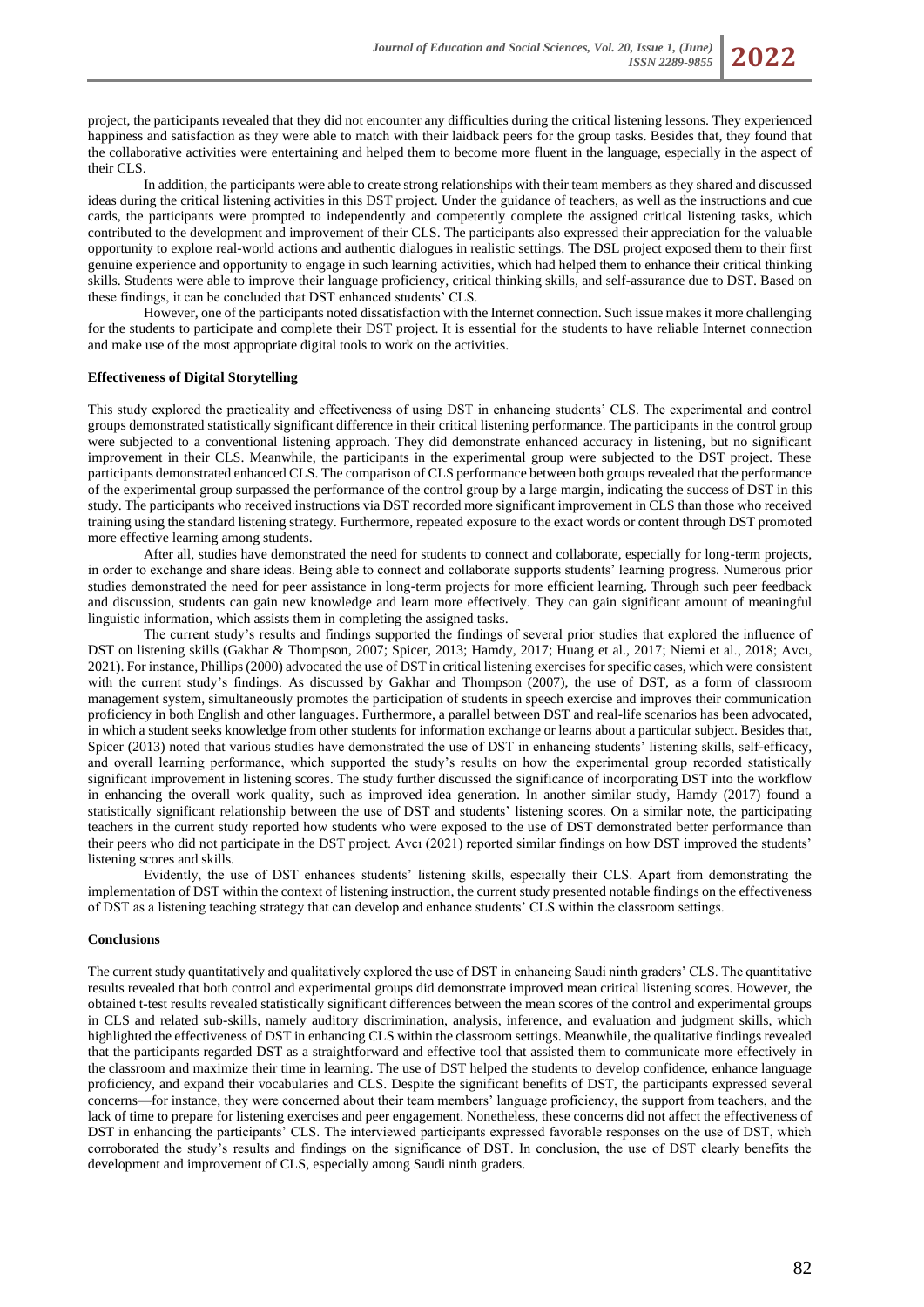

The current study presented significant pedagogical implications on various stakeholders, especially the students at MOIS, when it comes to receiving listening instruction or lessons. Teachers can make use of DST as a valuable teaching tool in guiding their students to develop and enhance their CLS. Based on the findings of this study, it is evident that teachers should acknowledge and implement the use of DST as an alternative tool that can cater the diverse types and purposes of listening within the classroom settings. For instance, DST in this study prompted the participants to become more engaged with the assigned critical listening activities that aim to promote CLS or listening for leisure purposes. Besides that, teachers may consider incorporating DST into the language learning structure and design in order to provide more opportunities for the students to improve their listening skills and discuss the content of a topic in realistic settings. Through DST, students can take part in listening activities in a more laidback and enjoyable manner. At the same time, the use of DST inculcates different strategies and skills that benefit students. As for the case of students with limited language proficiency, teachers should consider the availability of linguistic resources and strategize the amount of time spent on DST in the classroom to make sure that all students are able to participate with ease. Similar to other instructional strategies, teachers must be proficient and competent in using and incorporating DST as a component of listening instruction in the classroom, as the instructional success in listening activities depends on the capacity of the teachers to communicate effectively.

#### **Limitations of Study**

Similar to other prior studies, the current study consisted of several limitations, as the scope of this study did not allow a comprehensive assessment of DST techniques and applications. Therefore, the findings and conclusions should be interpreted with caution. Firstly, there was limited time available for the DST project. This study had only 10 weeks to complete the project, which incorporated two 45-minute critical listening classes per week for four weeks. There may be different results or findings if there were more time for the study to conduct the DST project.

Secondly, a mixed-methods approach was adopted in this study, which raised some concerns during the research process. For instance, the researcher had to set up recording equipment for qualitative data collection, which may influence the responses and feedback of the participants. The participants may feel uncomfortable that they were being observed and recorded, resulting in potential bias or inconsistencies. The Hawthorne effect may take place under such circumstances. The use of instruments may help to reduce potential bias or inconsistencies, but the study may not be able to generalize the results and findings drawn from the data.

Thirdly, the study employed a quasi-experimental design for the quantitative data collection. The implementation concept of this research design itself was unique. It was not plausible to present a comprehensive overview of the use of DST in relation to CLS based on the viewpoints of Saudi ninth graders from the entire population. This study exclusively targeted ninth graders at MOIS in Riyadh, Saudi Arabia. Studies have noted that the inherent nature of quasi-experiments, conducted with non-randomized samples, can provide confidence to a certain extent; that improvements were confirmed only in this particular set of data. Therefore, the discussed results and findings should be carefully integrated when used for inference purposes. In other words, the current study may not provide evidence on the causal effects, but it did provide support on the use of DST in the educational contexts.

Besides that, this study involved only two classes of ninth graders at MOIS for the pre-post test and eight ninth graders for the semi-structured interview due to time and other practical constraints. The sample size may not be adequate to determine the extent of the influence of DST on Saudi ninth graders' CLS. As a result, drawing factual inferences from a limited number of participants in this study was challenging. Additionally, it was not feasible for the current study to document all strategies used by the participants to enhance their CLS. Therefore, during the discussion to create meaning from digital stories, the participants' ideas and strategies were noted to determine whether they comprehended what was being communicated. Although the list of listening techniques may not be exhaustive, it offered an overview of the types of listening strategies adopted among students. **Recommendations for Future Research**

The current study presented significant findings on the usefulness of DST in boosting students' CLS. However, this study had certain limitations, the sample size was about 70 students and they represented only one prep school of thousands of schools in Saudi Arabia. This was one of the limitations which faced the researcher as it was difficult to generalize the results on all the Saudi prep schools. To address this limitation, more research should be done within various contexts and larger sample sizes to ensure the same findings.

In light of the results of the current study, the following areas for future research were suggested such as designing other teaching strategies based on DST to be used in developing the four language skills as well as a program-based DST to develop oral communication skills.

 After all, more studies on the use of DST are necessary due to the growing popularity of DST (Gakhar & Thompson, 2007; Spicer, 2013; Hamdy, 2017; Huang et al., 2017; Niemi et al., 2018; El-Harbi, 2016; Avcı, 2021). Therefore, it is recommended for future research to further evaluate the efficacy of incorporating DST into CLS activities in the classroom settings.

It is also recommended to conduct follow-up studies using appropriate experimental design to determine the replicability of the study's findings. A similar strategy that includes training conventional classroom teachers on how to incorporate DST should be applied for the remedial trials. Follow-up studies may entail testing this teaching approach with diverse demographic characteristics—for examples, gender, age groups, or students with different linguistic backgrounds or L1 proficiency levels. These characteristics may serve as potential factors that influence students' performance, including CLS, during the DST exercise. Exploring the influence of these characteristics in relation to DST and CLS may provide better understanding on how students respond to the use of DST in the classroom settings.

Last but not least, it is recommended for future research to explore any variations in frequency of use, types of listening methods used by students, and other related aspects prior to and after DST intervention. This helps to determine whether the students absorb CLS that their peers adopt and the extent of their application after the intervention.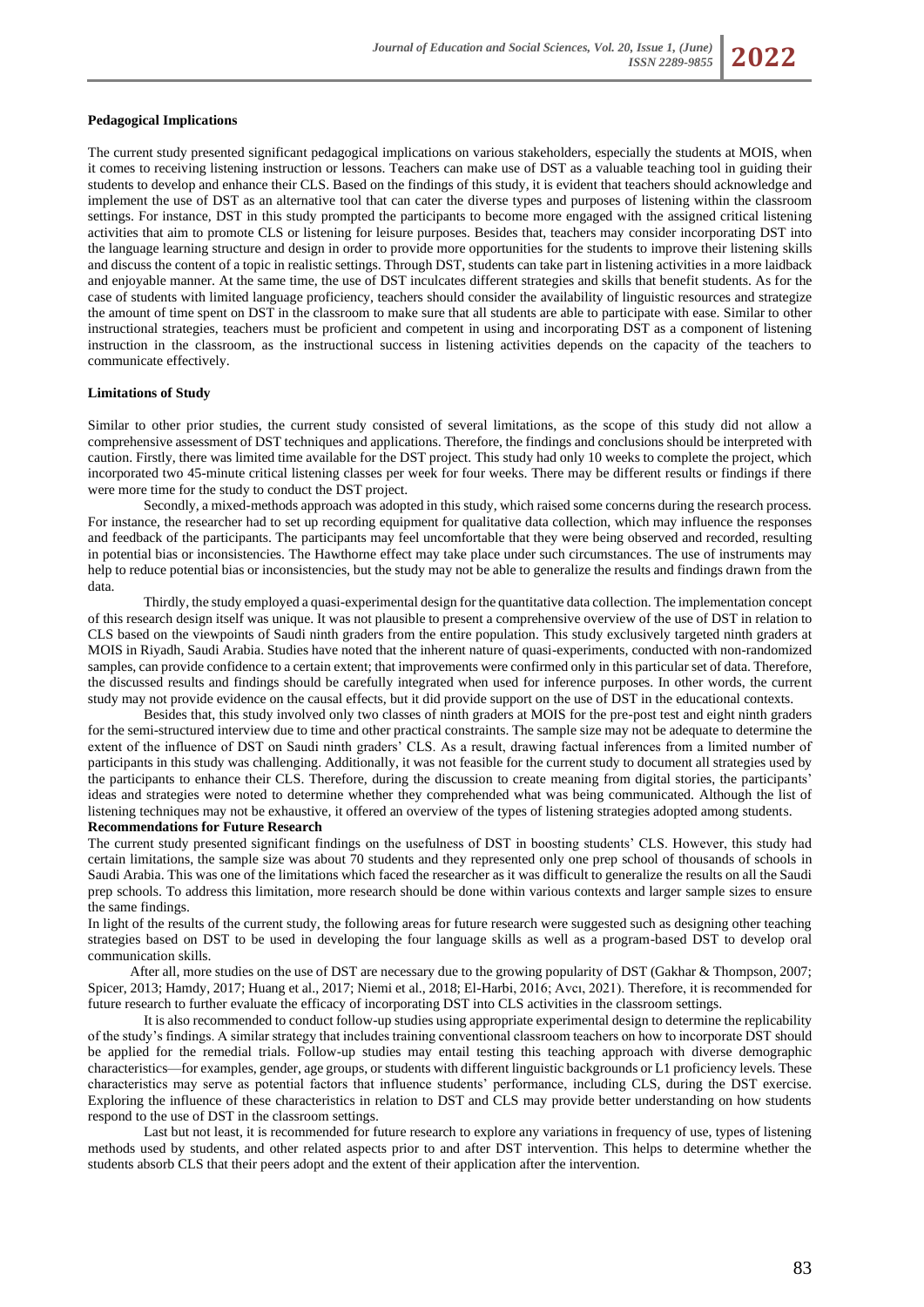#### **REFERENCES**

- Abubaker, H., Salah, K., Al-Muhairi, H., & Bentiba, A. (2015, May). Digital Arabic content: challenges and opportunities. In 2015 International Conference on Information and Communication Technology Research (ICTRC) (pp. 330-333). IEEE.
- Aimin, L. (2013). The study of second language acquisition under socio-cultural theory. *American journal of educational research*, *1*(5), 162-167.
- Alexander, B. (2017). *The New Digital Storytelling: Creating Narratives with New Media--Revised and Updated Edition*. Abcclio.
- Alexander, M., & Emmott, C. (2014). Schemata. The Living Handbook of Narratology. Hamburg: Hamburg University.[Web page]. Available at http://www. lhn. uni-hamburg. de/article/schemata [view date: 21 Dec 2016].
- Al-Seghayer, K. (2015). Salient Key Features of Actual English Instructional Practices in Saudi Arabia. *English Language Teaching*, *8*(6), 89-99.
- Anderson, J., Chung, Y. C., & Macleroy, V. (2018). Creative and critical approaches to language learning and digital technology: Findings from a multilingual digital storytelling project. *Language and Education*, *32*(3), 195-211.
- Avcı, A. (2021). Developing a digital storytelling program for young learners to improve the listening performance (Master's thesis, Pamukkale Üniversitesi Eğitim Bilimleri Enstitüsü).
- Bell, C. L. (2018). Critical Listening in the Ensemble Rehearsal: A Community of Learners. Music Educators Journal, 104(3), 17– 25. <https://doi.org/10.1177/0027432117745951>
- Corey, J. (2016). Audio production and critical listening: Technical ear training. New York: Focal Press.

Daniels, H. (2016). Vygotsky and pedagogy. Routledge.

- Del-Moral-Pérez, M. E., Villalustre-Martínez, L., & Neira-Piñeiro, M. D. R. (2019). Teachers' perception about the contribution of collaborative creation of digital storytelling to the communicative and digital competence in primary education schoolchildren. *Computer Assisted Language Learning*, *32*(4), 342-365.
- Dos Santos, R. F., Shah, S., Boedihardjo, A., Chen, F., Lu, C. T., Butler, P., & Ramakrishnan, N. (2016). A framework for intelligence analysis using spatio-temporal storytelling. GeoInformatica, 20(2), 285-326.
- El-Harbi-Salma (2016). The Effectiveness of Digital Stories in Developing the Critical Listening Skills in the English Course for the Students of the Secondary Stage in Riyadh. International Interdisciplinary Journal of Education, 1(2), 1-38
- Fu, J. S., Yang, S. H., & Yeh, H. C. (2021). Exploring the impacts of digital storytelling on English as a foreign language learners' speaking competence. *Journal of Research on Technology in Education*, 1-16.
- Gakhar, S., & Thompson, A. (2007, March). Digital storytelling: Engaging, communicating, and collaborating. In society for information technology & teacher education international conference (pp. 607-612). Association for the Advancement of Computing in Education (AACE).
- Goldingay, S., Epstein, S., & Taylor, D. (2018). Simulating social work practice online with digital storytelling: challenges and opportunities. *Social work education*, *37*(6), 790-803.
- Hamdy, M. F. (2017). The Effect of Using Digital Storytelling on Students' Reading Comprehension and Listening Comprehension. Journal of English and Arabic Language Teaching, 8(2), 112-123.
- Hamouda, A. (2013). An investigation of listening comprehension problems encountered by Saudi students in the EL listening classroom. International Journal of Academic Research in Progressive Education and Development, 2(2), 113-155.
- Hannele Niemi & Jari Multisilta (2016) Digital storytelling promoting twenty-first century skills and student engagement, Technology, Pedagogy and Education, 25:4, 451-468, DOI: [10.1080/1475939X.2015.1074610](https://doi.org/10.1080/1475939X.2015.1074610)
- Hava, K. (2021). Exploring the role of digital storytelling in student motivation and satisfaction in EFL education. *Computer Assisted Language Learning*, *34*(7), 958-978.
- Hawkins, J. D., & Weis, J. G. (2017). The social development model: An integrated approach to delinquency prevention. In Developmental and Life-course Criminological Theories (pp. 3-27). New York: Routledge.
- Hobbs, R. (2010). *Digital and Media Literacy: A Plan of Action. A White Paper on the Digital and Media Literacy Recommendations of the Knight Commission on the Information Needs of Communities in a Democracy*. Aspen Institute. 1 Dupont Circle NW Suite 700, Washington, DC 20036.
- Huang, Y. Y., Liu, C. C., Wang, Y., Tsai, C. C., & Lin, H. M. (2017). Student engagement in long-term collaborative EFL storytelling activities: An analysis of learners with English proficiency differences. Journal of Educational Technology & Society, 20(3), 95-109.
- Jamissen, G., Hardy, P., Nordkvelle, Y., & Pleasants, H. (2017). Digital storytelling in higher education. *London: Palgrave Macmillan. doi*, *10*, 978-3.
- Lantolf, J. P., Thorne, S. L., & Poehner, M. E. (2015). Sociocultural theory and second language development. Theories in second language acquisition: An introduction, 207-226.
- Lee, L. (2014). Digital news stories: building language learners' content knowledge and speaking skills. Foreign Language Annals, 47(2), 338–356.
- Marie-Sainte, S. L., Alalyani, N., Alotaibi, S., Ghouzali, S., & Abunadi, I. (2018). Arabic natural language processing and machine learning-based systems. IEEE Access, 7, 7011-7020.
- Matthews, N., & Sunderland, N. (2017). Digital storytelling in health and social policy: Listening to marginalised voices. New York: Routledge.
- Myles, F., & Mitchell, R. (2014). Second language learning theories. Routledge.
- Niemi, H., & Multisilta, J. (2016). Digital storytelling promoting twenty-first century skills and student engagement. Technology, Pedagogy and Education, 25(4), 451 468.
- Nurpahmi, S. (2015). IMPROVING LISTENING SKILL BY ACTIVATING STUDENTS'PRIOR KNOWLEDGE. ETERNAL (English, Teaching, Learning, and Research Journal), 1(1), 28-38.
- Nurul Islam, M. (2012). An analysis on how to improve tertiary EFL students' listening skill of English. Journal of Studies in Education, 2(2), 205-214.